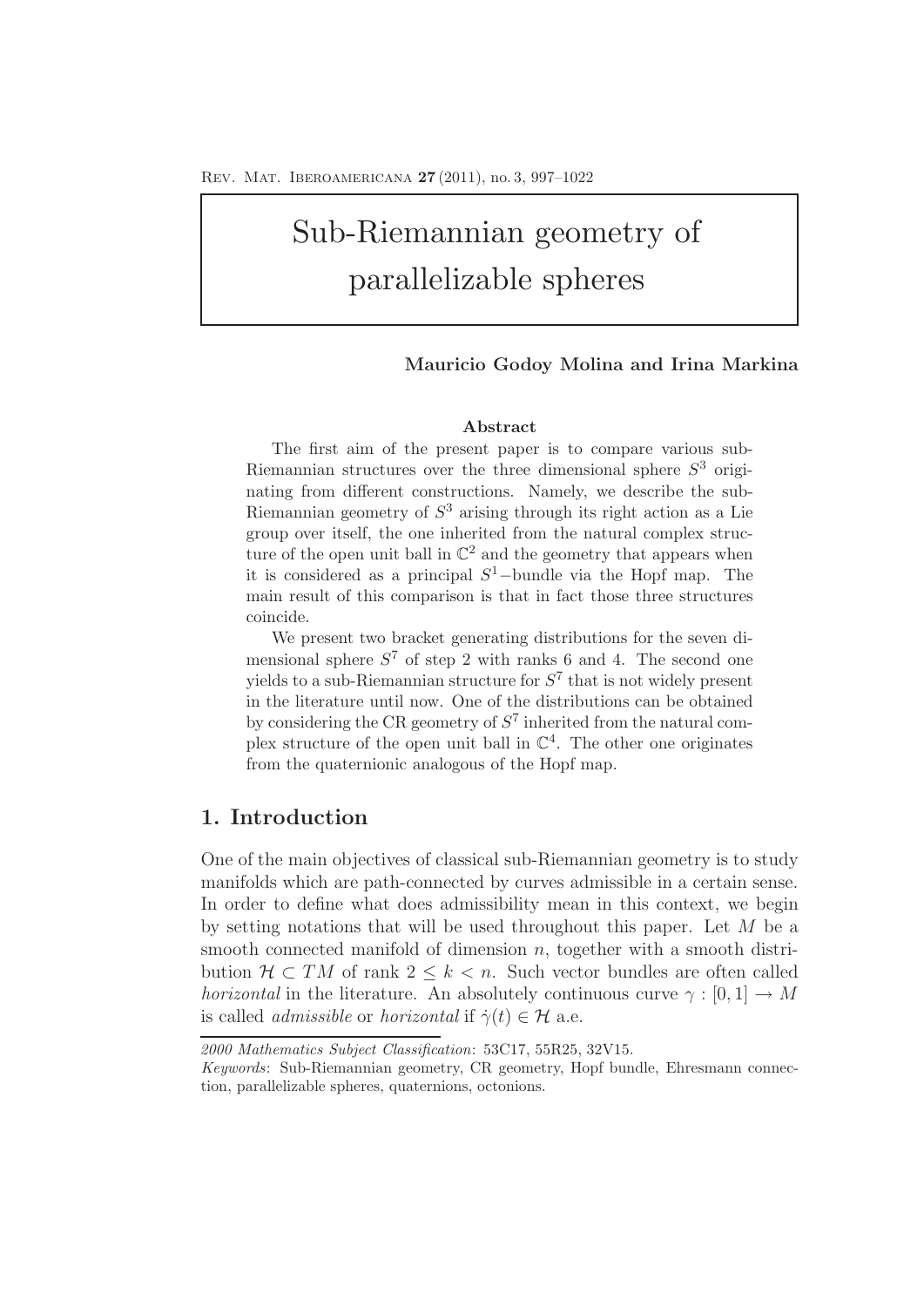Distributions satisfying the condition that their Lie-hull equals the whole tangent space of the manifold at each point play a central role in the search for horizontally path-connected manifolds. Such vector bundles are said to satisfy the *bracket generating condition*. To be more precise, define the following real vector bundles

$$
\mathcal{H}^1 = \mathcal{H}, \qquad \mathcal{H}^{r+1} = [\mathcal{H}^r, \mathcal{H}] + \mathcal{H}^r \quad \text{for } r \ge 1,
$$

which naturally give rise to the flag

$$
\mathcal{H}=\mathcal{H}^1\subseteq\mathcal{H}^2\subseteq\mathcal{H}^3\subseteq\cdots
$$

Then we say that a distribution is bracket generating if for all  $x \in M$  there is an  $r(x) \in \mathbb{Z}^+$  such that

$$
(1.1) \t\t\t \mathcal{H}_x^{r(x)} = T_x M.
$$

If the dimensions dim  $\mathcal{H}_x^r$  do not depend on x for any  $r \geq 1$ , we say that  $\mathcal{H}_x^r$ is a regular distribution. The least  $r$  such that  $(1.1)$  is satisfied is called the step of  $H$ . We will focus on regular distributions of step 2. In [18] the reader can find detailed definitions and broad discussion about terminology.

The following classical result shows the precise relation between the notion of path-connectedness by means of horizontal curves and the assumption that  $H$  is a bracket generating distribution.

**Theorem 1** ([11, 23])**.** *Let* M *be a connected manifold. If a distribution* H ⊂ TM *is bracket generating, then any two points in* M *can be joined by a horizontal path.*

We recall the definition of sub-Riemannian manifold.

**Definition 1.** A sub-Riemannian structure over a manifold M is a pair  $(\mathcal{H}, \langle \cdot, \cdot \rangle)$ , where  $\mathcal H$  is a bracket generating distribution and  $\langle \cdot, \cdot \rangle$  a fiber inner product defined on  $H$ . In this setting, the length of an absolutely continuous horizontal curve  $\gamma : [0, 1] \to M$  is

$$
\ell(\gamma) := \int_0^1 \|\dot{\gamma}(t)\| \, dt,
$$

where  $\|\dot{\gamma}(t)\|^2 = \langle \dot{\gamma}(t), \dot{\gamma}(t) \rangle$  whenever  $\dot{\gamma}(t)$  exists. The triple  $(M, \mathcal{H}, \langle \cdot, \cdot \rangle)$  is called sub-Riemannian manifold.

Thereby, restricting our considerations to connected sub-Riemannian manifolds endowed with bracket generating distributions, it is possible to define the notion of sub-Riemannian distance between two points.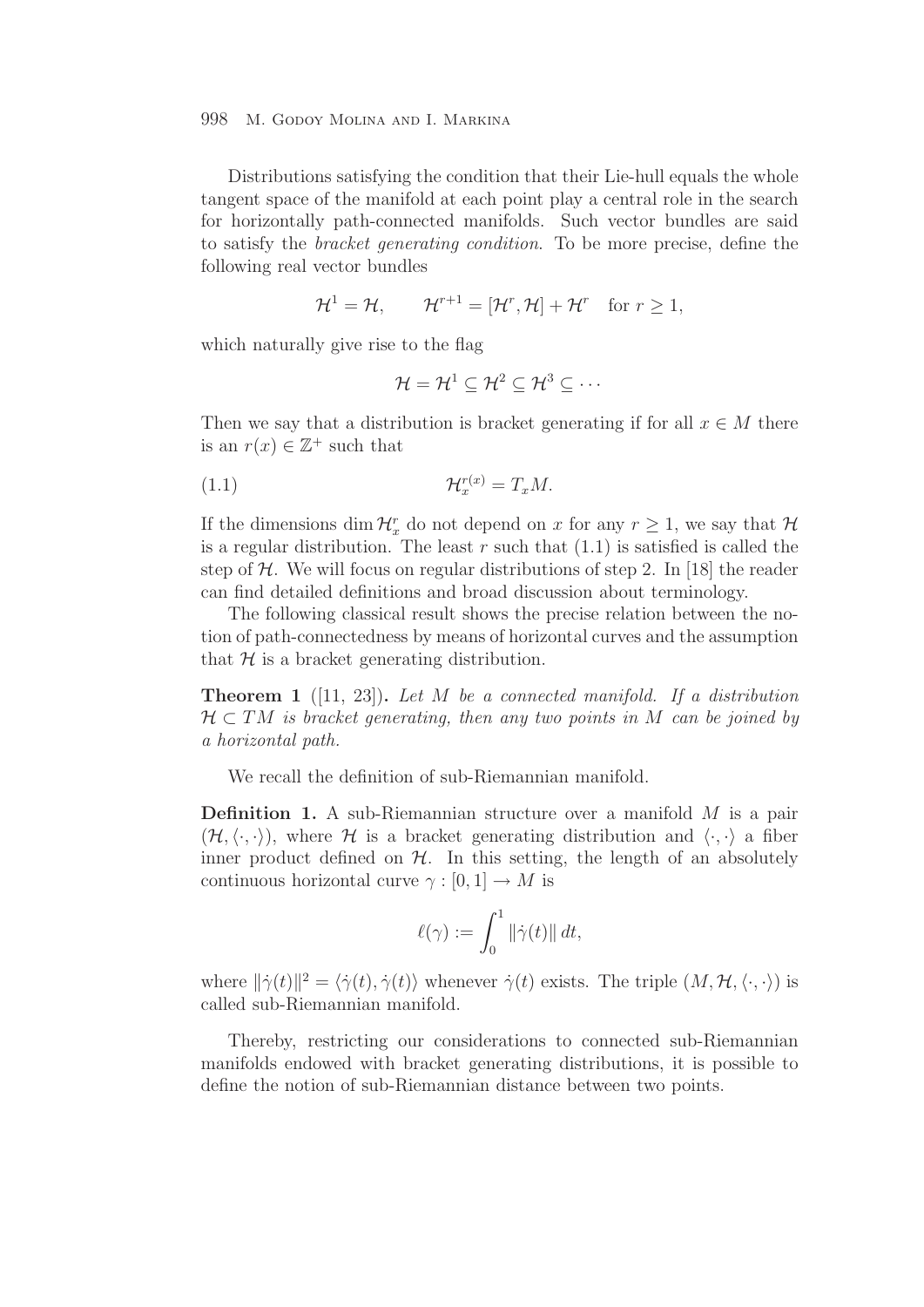**Definition 2.** The sub-Riemannian distance  $d(p, q) \in [0, +\infty)$  between two points  $p, q \in M$  is given by  $d(p, q) := \inf \ell(\gamma)$ , where the infimum is taken over all absolutely continuous horizontal curves joining p to q.

An absolutely continuous horizontal curve that realizes the distance between two points is called a horizontal length minimizer.

**Remark:** The connectedness of M and the fact that  $H$  is bracket generating, assure that  $d(p, q)$  is a finite nonnegative number. Nevertheless the bracket generating hypothesis, required for the previous definition, is possible to be weakened. In fact, in [25] the author finds a necessary and sufficient requirement to horizontal path-connectedness for a manifold in terms of the corresponding distribution. Clearly, this theorem contains, as a particular case, the bracket generating condition.

Historically, the first examples of sub-Riemannian manifolds that have been considered were Lie groups, see e.g. [2, 6, 9, 14, 17]. Due to its algebraic structure, it is sufficient to define appropriate distributions at the identity of the group. Right (or left) translations allow to find globally defined bracket generating distributions of right (or left) invariant vector fields. An important role has been played by considering domains in Euclidean spaces with special algebraic structures (such as the Heisenberg groups, H−type groups as their natural generalizations to Clifford algebras, Engel groups, Carnot groups, etc.). Particular attention have had the three dimensional unimodular Lie groups which were studied, for example, in [2, 6, 14] and the Heisenberg group, see [13]. The main purpose of this communication is to present recent results concerning different sub-Riemannian structures of the second simplest family of examples of manifolds, namely, spheres. The main tool for the study of sub-Riemannian structures on spheres arise from the G−principal bundle structure given by the Hopf fibrations. We are also inspired by the article [26], where the close relation between the Hopf map and physical applications is presented.

The following celebrated theorem in topology, see [1], gives a very strong restriction on the problem of finding globally defined sub-Riemannian structures over spheres.

**Theorem 2.** (Adams). Let  $S^{n-1} = \{x \in \mathbb{R}^n : ||x||^2 = 1\}$  be the unit *sphere in*  $\mathbb{R}^n$ *, with respect to the usual Euclidean norm*  $\|\cdot\|$ *. Then*  $S^{n-1}$  *has precisely*  $\rho(n) - 1$  *linearly independent, globally defined and non vanishing vector fields, where*  $\rho(n)$  *is defined in the following way: if*  $n = (2a + 1)2^b$ *and*  $b = c + 4d$  *where*  $0 \le c \le 3$ *, then*  $\rho(n) = 2^c + 8d$ *.* 

In particular, two classical consequences follow:  $S^1$ ,  $S^3$  and  $S^7$  are the *only spheres with maximal number of linearly independent globally defined non vanishing vector fields, and the even dimensional spheres have no globally defined and non vanishing vector fields.*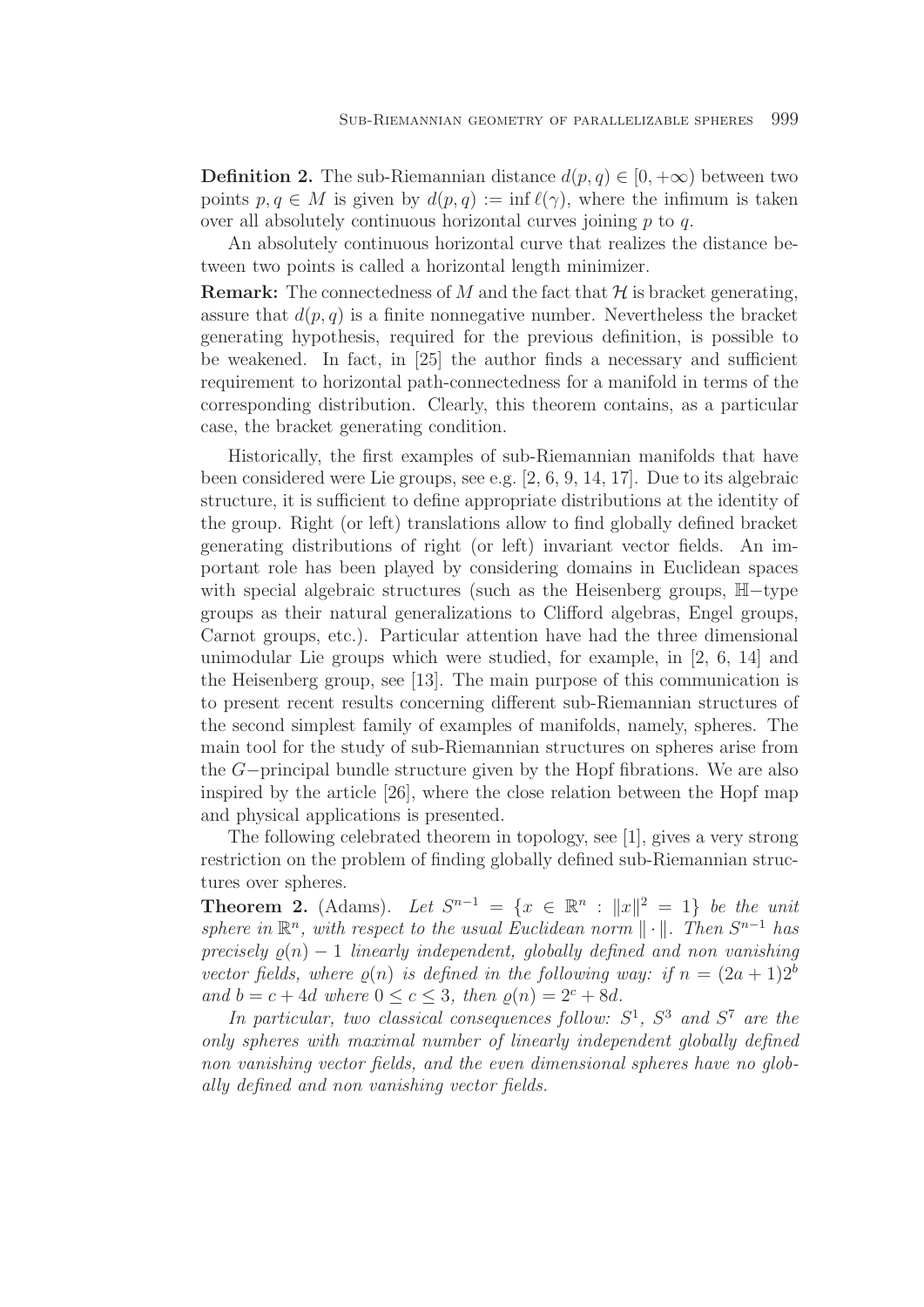The condition that a manifold  $M$  has maximal number of linearly independent globally defined non vanishing vector fields is usually rephrased as saying that M is *parallelizable*. The fact that  $S^1$ ,  $S^3$  and  $S^7$  are the only parallelizable spheres was proved in [7] and that the even dimensional spheres have no globally defined and non vanishing vector fields is a consequence of the Hopf index theorem, see [27].

This theorem permits to conclude at least two major points of discussion: there is no possible global basis of a sub-Riemannian structure for spheres with even dimension and it is impossible to find a globally defined basis for bracket generating distributions, except for  $S^3$  and  $S^7$ . The fact that  $S^3$ and  $S<sup>7</sup>$  can be seen as the set of quaternions and octonions of unit length will play a core role in many arguments throughout this paper.

The main results that we present here are: a comparison between three sub-Riemannian structures of  $S<sup>3</sup>$  and the constructions for two different sub-Riemannian structures for  $S^7$ . More specifically, the first result can be summarized as an equivalence between the sub-Riemannian geometry of  $S<sup>3</sup>$ arising through its right Lie group action over itself as the set of unit quaternions, the one inherited from the natural complex structure of the open unit ball in  $\mathbb{C}^2$  and the geometry that appears when considering the Hopf map as a principal  $S^1$ –bundle. Notice that this structure admits a tangent cone isomorphic to the one dimensional Heisenberg group in the sense of Gromov-Margulis-Mitchell-Mostow construction of the tangent cone [15, 20, 21, 22]. With respect to the second result, by considering the CR structure of  $S<sup>7</sup>$ inherited from the natural complex structure of the open unit ball in  $\mathbb{C}^4$ , we obtain a 2-step bracket generating distribution of rank 6. This construction is intimately related to the Hopf fibration  $S^1 \to S^7 \to \mathbb{C}P^3$ , in the sense that the holomorphic tangent space defining the CR structure is an Ehresmann connection, that is, the orthogonal complement to the vertical space defined by the Hopf fibration as a principal  $S^1$ -bundle. This fact is generalized to all odd-dimensional spheres and, moreover, it implies that the tangent cone for  $(2n + 1)$ −dimensional spheres is isomorphic to the n−dimensional Heisenberg group. Making use of the quaternionic analogue of the Hopf map  $S^3 \rightarrow S^7 \rightarrow S^4$ , we present another 2-step bracket generating distribution that has rank 4. We conclude that the sphere  $S<sup>7</sup>$  admits at least two different sub-Riemannian structures. The tangent cone, in the first case, is isomorphic to the 3-dimensional Heisenberg group, and in the second case it has the structure of the quaternionic Heisenberg-type group with 3-dimensional center [9]. In both cases we present the basis of the horizontal distribution that is very useful in future studies of geodesics and hypoelliptic operators related to the sub-Riemannian geometry of spheres. We would like to note that, in the case of the rank 6 distribution the given basis is globally defined,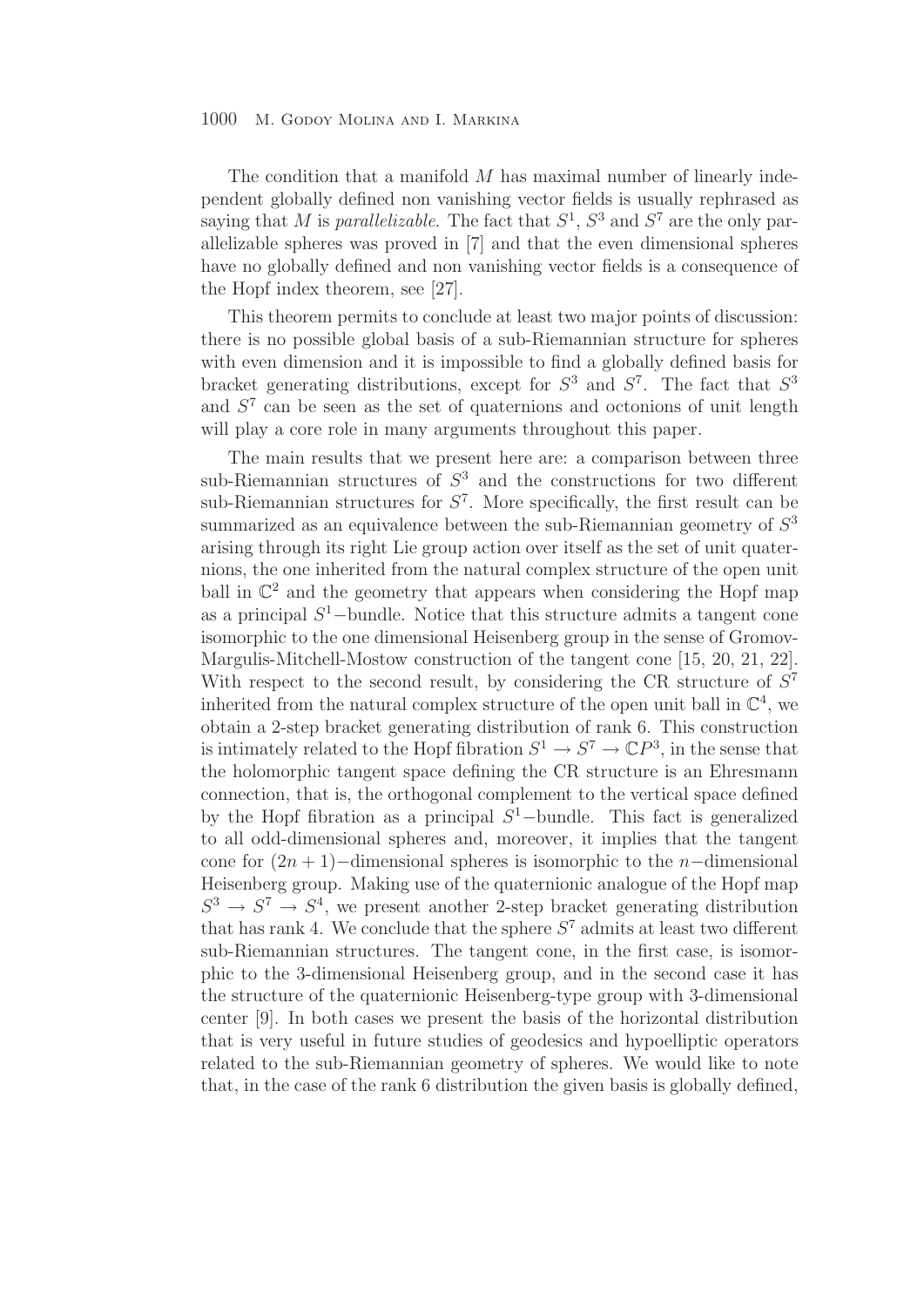while in the case of the rank 4 distribution the search for a globally defined basis will be analyzed in a forthcoming paper. It is also expected that  $S^7$ with the structure induced by the quaternionic Hopf fibration satisfies the conditions of a qCR−manifold in the sense of [3].

# **2.** *S***<sup>3</sup> as a sub-Riemannian manifold**

Throughout this paper  $\mathbb H$  will denote the quaternions, that is,  $\mathbb H = (\mathbb R^4, +, \circ)$ where + stands for the usual coordinate-wise addition in  $\mathbb{R}^4$  and  $\circ$  is a noncommutative product given by the formula

$$
(x_0 + x_1i + x_2j + x_3k) \circ (y_0 + y_1i + y_2j + y_3k) =
$$
  
=  $(x_0y_0 - x_1y_1 - x_2y_2 - x_3y_3) + (x_1y_0 + x_0y_1 - x_3y_2 + x_2y_3)i$   
+  $(x_2y_0 + x_3y_1 + x_0y_2 - x_1y_3)j + (x_3y_0 - x_2y_1 + x_1y_2 + x_0y_3)k.$ 

It is important to recall that H is a non-commutative, associative and normed real division algebra. Let  $q = t + ai + bj + ck \in \mathbb{H}$ , then the conjugate of  $q$ , is given by

$$
\bar{q} = t - ai - bj - ck.
$$

We define the norm  $|q|$  of  $q \in \mathbb{H}$  by  $|q|^2 = q\overline{q}$ .

The realization of the sphere  $S^3$  as the set of unit quaternions, produces a Lie group structure induced by quaternion multiplication.

The multiplication rule in  $\mathbb H$  induces a right translation  $R_y(x)$  of an element  $x = x_0 + x_1i + x_2j + x_3k$  by the element  $y = y_0 + y_1i + y_2j + y_3k$ . The right invariant basis vector fields are defined as  $Y(y)=(R_y(x))_*Y(0)$ , where  $Y(0)$  are the basis vectors at the unity of the group. The matrix corresponding to the tangent map  $(R_y(x))_*$ , obtained by the multiplication rule, becomes

$$
(R_y(x))_* = \begin{pmatrix} y_0 & y_1 & y_2 & y_3 \ -y_1 & y_0 & -y_3 & y_2 \ -y_2 & y_3 & y_0 & -y_1 \ -y_3 & -y_2 & y_1 & y_0 \end{pmatrix}.
$$

Calculating the action of  $(R_y(x))_*$  in the basis of unit vectors of  $\mathbb{R}^4$  we get the four vector fields

$$
N(y) = y_0 \partial_{y_0} + y_1 \partial_{y_1} + y_2 \partial_{y_2} + y_3 \partial_{y_3},
$$
  
\n
$$
V(y) = -y_1 \partial_{y_0} + y_0 \partial_{y_1} - y_3 \partial_{y_2} + y_2 \partial_{y_3},
$$
  
\n
$$
X(y) = -y_2 \partial_{y_0} + y_3 \partial_{y_1} + y_0 \partial_{y_2} - y_1 \partial_{y_3},
$$
  
\n
$$
Y(y) = -y_3 \partial_{y_0} - y_2 \partial_{y_1} + y_1 \partial_{y_2} + y_0 \partial_{y_3}.
$$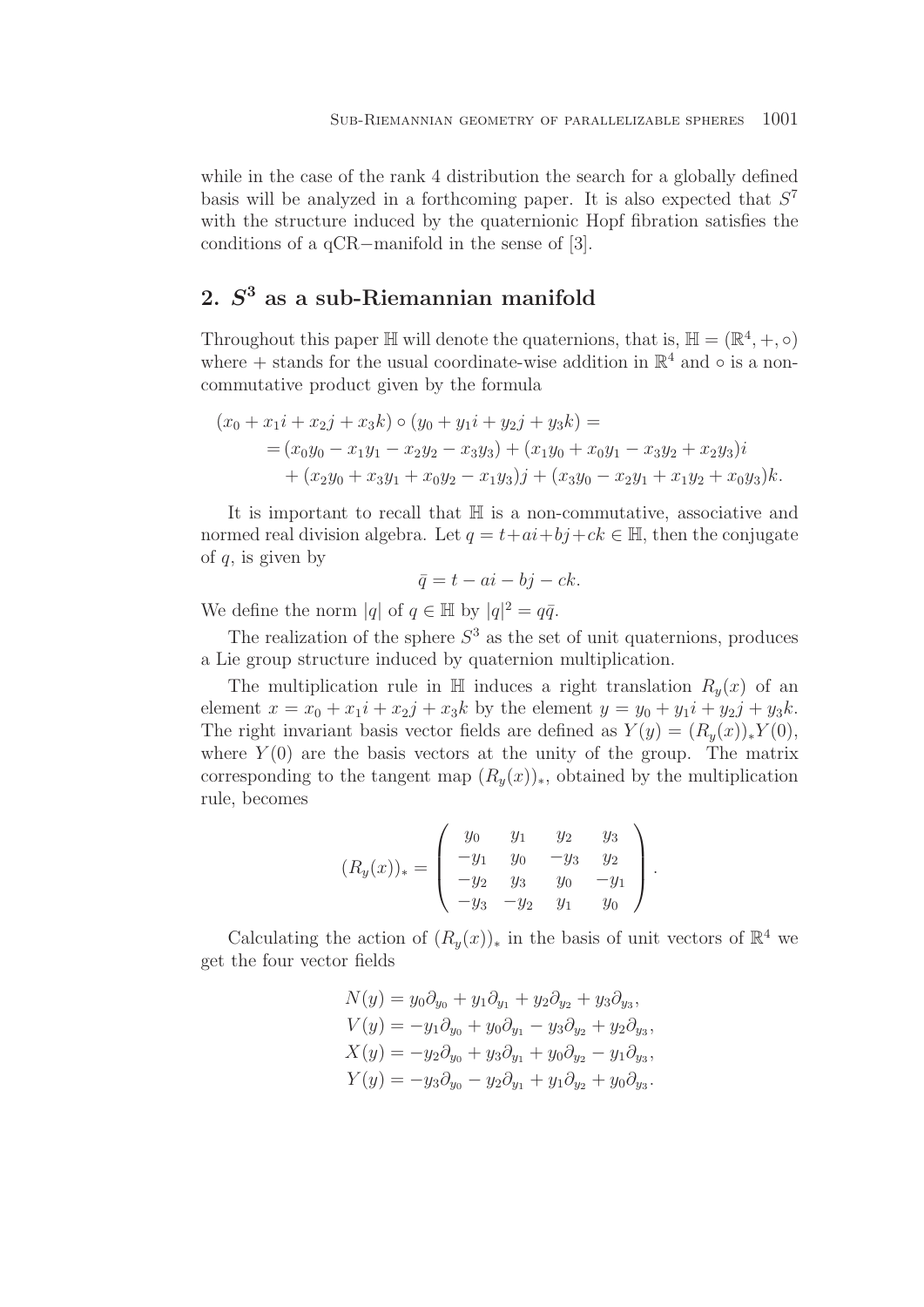It is easy to see that  $N(y)$  is the unit normal to  $S^3$  at  $y \in S^3$  with respect to the usual Riemannian structure  $\langle \cdot, \cdot \rangle$  in  $T \mathbb{R}^4$ . Moreover, for any  $y \in S^3$ 

$$
\langle N(y), V(y) \rangle_y = \langle N(y), X(y) \rangle_y = \langle N(y), Y(y) \rangle_y = 0
$$

and

$$
\left\langle N(y), N(y) \right\rangle_y = \left\langle V(y), V(y) \right\rangle_y = \left\langle X(y), X(y) \right\rangle_y = \left\langle Y(y), Y(y) \right\rangle_y = 1.
$$

Since the matrix

$$
\begin{pmatrix}\n-y_1 & y_0 & -y_3 & y_2 \\
-y_2 & y_3 & y_0 & -y_1 \\
-y_3 & -y_2 & y_1 & y_0\n\end{pmatrix}
$$

has rank three, we conclude that the vector fields  $\{V(y), X(y), Y(y)\}\)$  form an orthonormal basis of  $T_yS^3$  with respect to  $\langle \cdot, \cdot \rangle_y$ , for any  $y \in S^3$ .

Observing that  $[X, Y] = 2V$ , we see that the distribution span $\{X, Y\}$  is bracket generating, therefore it satisfies the hypothesis of Theorem 1. The geodesics of the left invariant sub-Riemannian structure of  $S<sup>3</sup>$  are determined in [10], while in [17] the same results are achieved by considering the right invariant structure of  $S<sup>3</sup>$ .

Notice that the distribution span $\{X, Y\}$  can also be defined as the kernel of the contact one form

$$
\omega = -y_1 \, dy_0 + y_0 \, dy_1 - y_3 \, dy_2 + y_2 \, dy_3.
$$

**Remark:** It is easy to see that  $[V, Y] = 2X$  and  $[X, V] = 2Y$ , therefore the distributions span $\{Y, V\}$  and span $\{X, V\}$  are also bracket generating. The corresponding contact forms are

$$
\theta = -y_2 \, dy_0 + y_3 \, dy_1 + y_0 \, dy_2 - y_1 \, dy_3
$$

and

$$
\eta = -y_3 \, dy_0 - y_2 \, dy_1 + y_1 \, dy_2 + y_0 \, dy_3
$$

respectively. This means that there is a priori no natural choice of a sub-Riemannian structure on  $S<sup>3</sup>$  generated by the Lie group action of multiplication of quaternions. Any choice that can be made, will produce essentially the same geometry.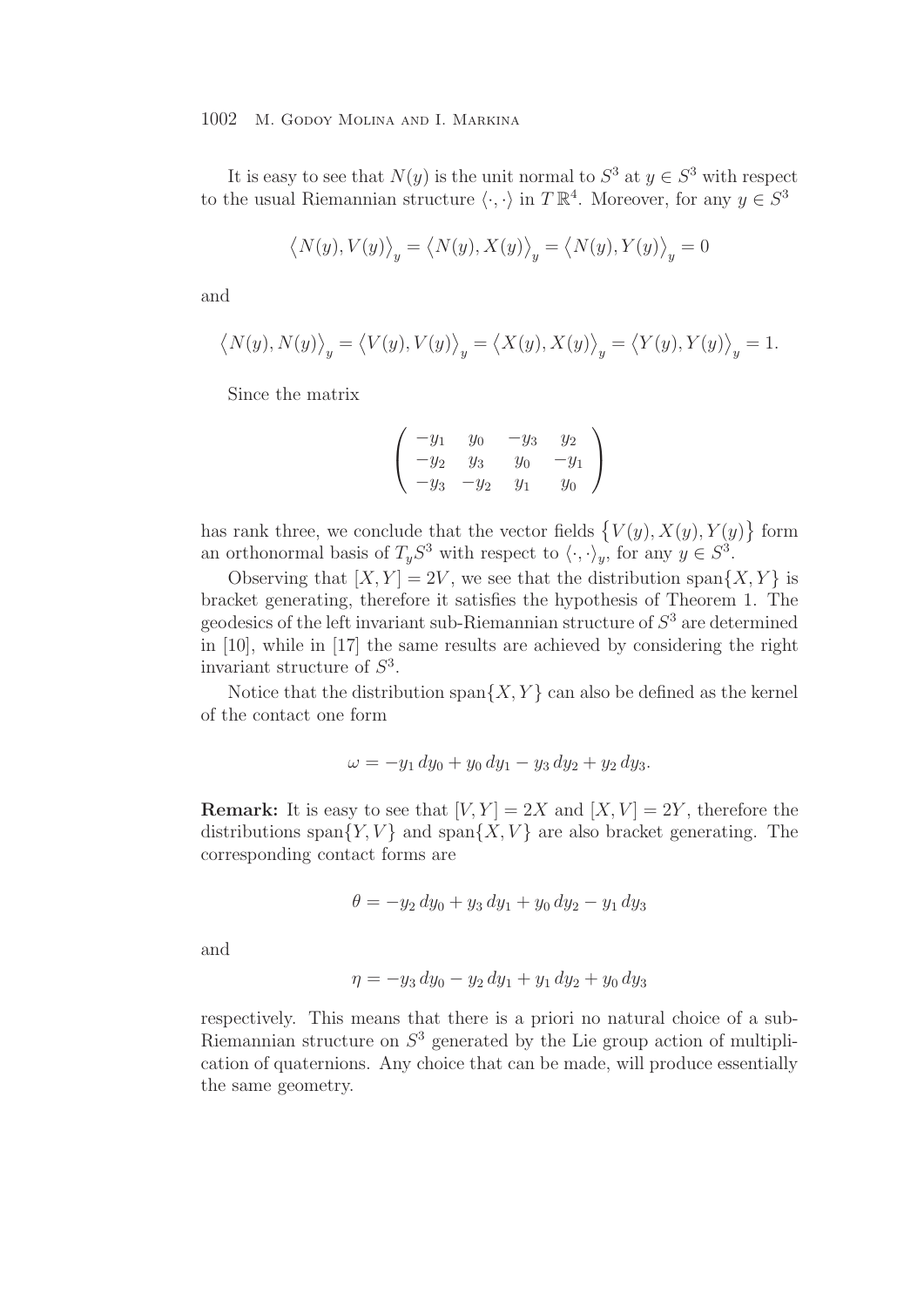# **3.** *S***<sup>3</sup> as a CR manifold**

Consider  $S^3$  as the boundary of the unit ball  $B^4$  on  $\mathbb{C}^2$ , that is, as the hypersurface

$$
S^3 := \{(z, w) \in \mathbb{C}^2 : z\overline{z} + w\overline{w} = 1\}.
$$

The sphere  $S<sup>3</sup>$  cannot be endowed with a complex structure, but nevertheless it possess a differentiable structure compatible with the natural complex structure of the ball  $B^4 = \{(z,w) \in \mathbb{C}^2 : z\overline{z} + w\overline{w} < 1\}$  as an open set in  $\mathbb{C}^2$ . We will show that this differentiable structure over the sphere  $S^3$ (CR structure) is equivalent to the sub-Riemannian one considered in the previous section. We begin by recalling the definition of a CR structure, according to [5].

**Definition 3.** Let W be a real vector space. A linear map  $J: W \to W$  is called an almost complex structure map if  $J \circ J = -I$ , where  $I : W \to W$ is the identity map.

In the case  $W = T_p \mathbb{R}^{2n}$ ,  $p = (x_1, y_1, \ldots, x_n, y_n) \in \mathbb{R}^{2n}$ , we say that the standard almost complex structure for  $W$  is defined by setting

$$
J_n(\partial_{x_j}) = \partial_{y_j}, \qquad J_n(\partial_{y_j}) = -\partial_{x_j}, \qquad 1 \le j \le n.
$$

For a smooth real submanifold M of  $\mathbb{C}^n$  and a point  $p \in M$ , in general the tangent space  $T_pM$  is not invariant under the almost complex structure map  $J_n$  for  $T_p\mathbb{C}^n \cong T_p\mathbb{R}^{2n}$ . We are interested in the largest subspace invariant under the action of  $J_n$ .

**Definition 4.** For a point  $p \in M$ , the complex or holomorphic tangent space of  $M$  at  $p$  is the vector space

$$
H_p M = T_p M \cap J_n(T_p M).
$$

In this setting, the following result takes place, see [5].

**Lemma 1.** Let M be a real submanifold of  $\mathbb{C}^n$  of real dimension  $2n - d$ . *Then*

$$
2n - 2d \le \dim_{\mathbb{R}} H_p M \le 2n - d,
$$

and dim<sub>R</sub>  $H_pM$  *is an even number.* 

A real submanifold M of  $\mathbb{C}^n$  is said to have a CR structure if  $\dim_{\mathbb{R}} H_pM$ does not depend on  $p \in M$ . In particular, by Lemma 1, every smooth real hypersurface S embedded in  $\mathbb{C}^n$  satisfies dim<sub>R</sub>  $H_pS = 2n - 2$ , therefore S is a CR manifold. This fact applies to every odd dimensional sphere.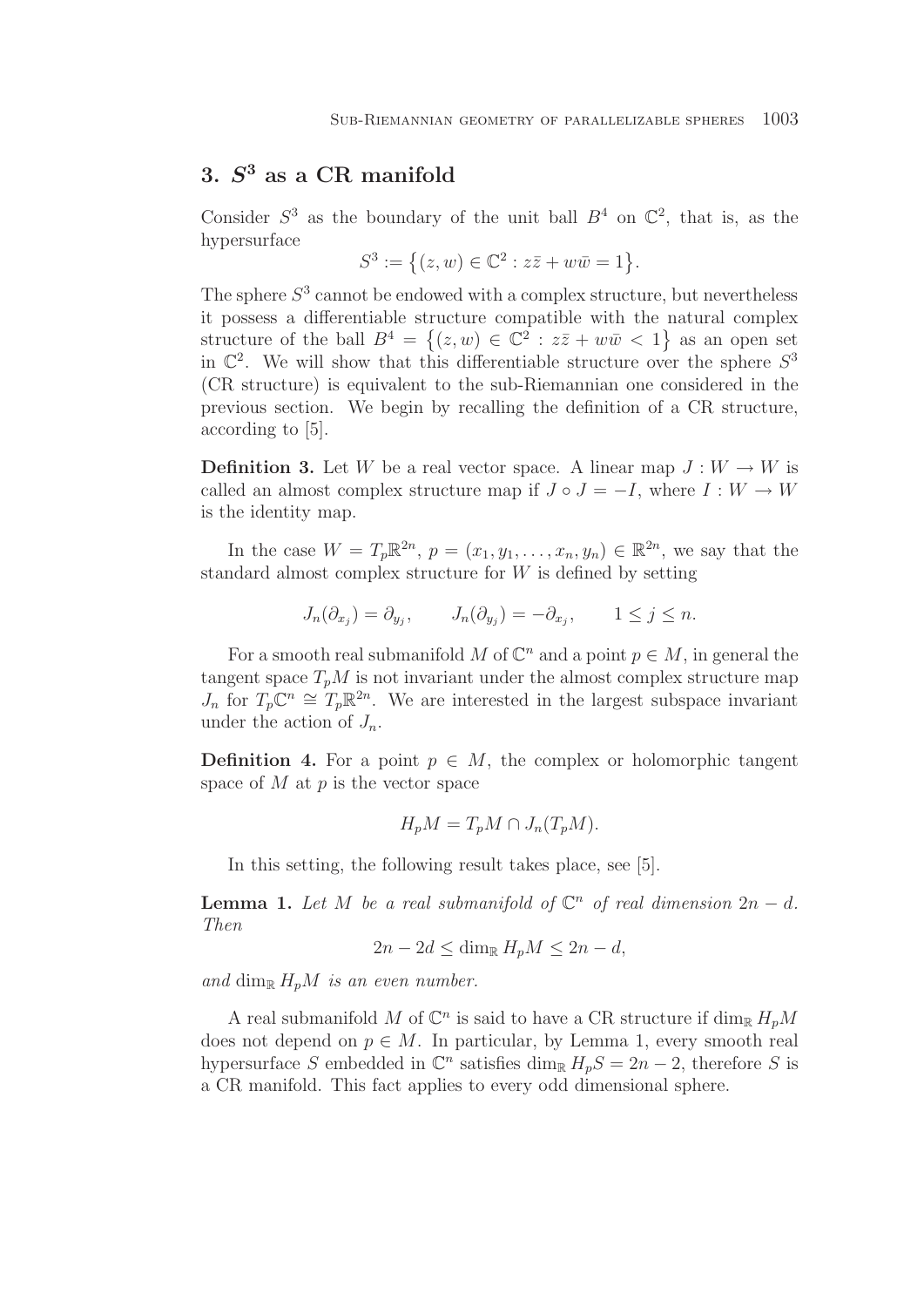The question addressed now is to describe  $H_pS^3$ . By the discussion in the previous paragraph,  $H_pS^3$  can be seen as a complex vector space of complex dimension one. This description is achieved by considering the differential form

$$
\omega = \bar{z}dz + \bar{w}dw
$$

and observing that ker  $\omega$  is precisely the set we are looking for. Straightforward calculations show that

$$
\ker \omega = \text{span}\{\bar{w}\partial_z - \bar{z}\partial_w\}.
$$

In real coordinates this corresponds to

$$
\bar{w}\partial_z - \bar{z}\partial_w = \frac{1}{2}(-X + iY),
$$

where  $X$  and  $Y$  were defined in Section 2. It is important to remark that this is precisely the maximal invariant  $J_2$ –subspace of  $T_pS^3$ , namely

$$
J_2(X) = Y, \qquad J_2(Y) = -X,
$$

then  $J_2$ (span $\{X, Y\}$ ) = span $\{X, Y\}$ , but  $J_2(V) = -N \notin T_p S^3$  for any point  $p \in S<sup>3</sup>$ . Therefore, the distribution corresponding to the right invariant action of  $S<sup>3</sup>$  over itself is the same to its one dimensional (complex) CR structure.

**Remark:** The distribution associated to the anti-holomorphic form

$$
\bar{\omega} = zd\bar{z} + wd\bar{w}
$$

is the conjugate to the previous one and isomorphic to the 2-dimensional real distribution  $H$ . More explicitly:

$$
\ker \omega = \text{span}\{-w\partial_{\bar{z}} + z\partial_{\bar{w}}\}
$$

and in real coordinates this corresponds to

$$
-w\partial_{\bar{z}} + z\partial_{\bar{w}} = \frac{1}{2}(X + iY).
$$

The same almost complex structure as the previously described can be obtained by means of the covariant derivative of  $S<sup>3</sup>$  considered as a smooth Riemannian manifold embedded in  $\mathbb{R}^4$ . Namely, in [17] it is introduced the mapping  $J(Z) = \nabla_Z V$ , for  $Z \in TS^3$ , were  $\nabla$  denotes the Levi-Civita connection on the tangent bundle to  $S<sup>3</sup>$  and V is the vector field defined in Section 2.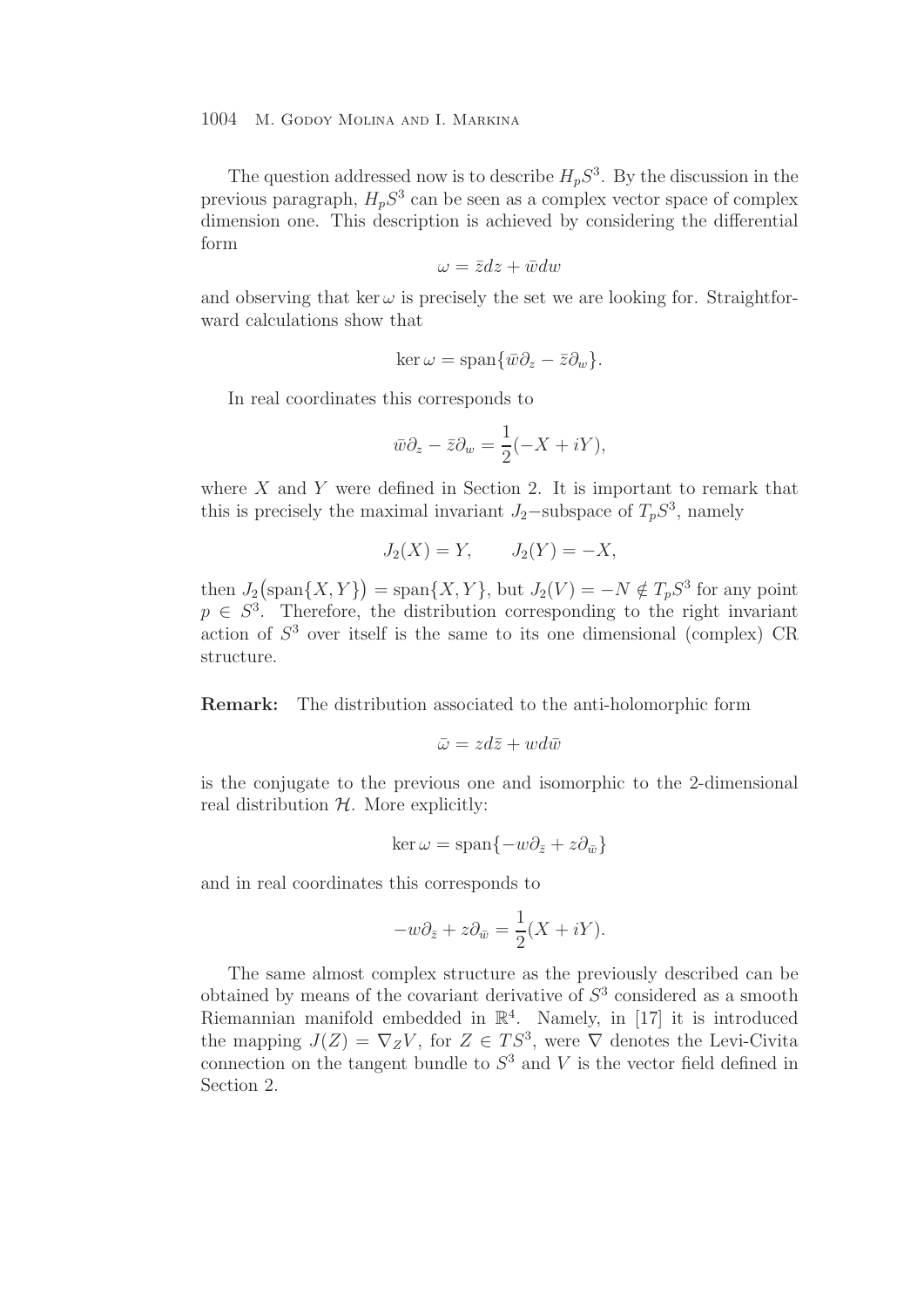# **4.** *S***<sup>3</sup> as principal bundle**

In this section we describe how the structure of a principal  $S^1$ -bundle over  $S^3$  induces a bracket generating distribution on  $S^3$ . Namely, it is possible to consider  $S^3$  as a  $S^1$ –space, according to the action

$$
\lambda \cdot (z, w) = (\lambda z, \lambda w),
$$

where  $\lambda \in S^1 = {\lambda \in \mathbb{C} : |\lambda|^2 = 1}$  and  $(z, w) \in S^3 = {(z, w) \in \mathbb{C}^2 : |\lambda|^2 = 1}$  $|z|^2 + |w|^2 = 1$ .

Consider the Hopf map  $h: S^3 \to S^2$  as a principal  $S^1$ -bundle, see [16, 19], given explicitly by

$$
h(z, w) = (|z|^2 - |w|^2, 2z\bar{w}),
$$

where  $S^2 = \{(x,\zeta) \in \mathbb{R} \times \mathbb{C} : x^2 + |\zeta|^2 = 1\}$ . Clearly, h is a submersion of  $S^3$  onto  $S^2$ , and it is a bijection between  $S^3/S^1$  and  $S^2$ , where  $S^3/S^1$  is understood as the orbit space of the  $S^1$ –action over  $S^3$ , previously defined.

Let  $p = (x_0, \zeta_0) \in S^2$ . It is easy to verify that  $h^{-1}(p) = (z_0, w_0) \mod S^1$ , where  $(z_0, w_0)$  is one preimage of p under h. Consider the great circle

$$
\gamma_p(t) = e^{2\pi it}(z_0, w_0), \qquad t \in [0, 1],
$$

in  $S<sup>3</sup>$ , that projects to p under the Hopf map. Consider the tangent vector field, defined by

$$
\dot{\gamma}_p(t) = 2\pi i e^{2\pi i t} (z_0, w_0) \in T_{\gamma_p(t)} S^3.
$$

We write the curve  $\gamma_p$  and the map  $d_{\gamma_p(t)}h$  in real coordinates, then

$$
\gamma_p(t) = (z(t), w(t)) = (x_0(t) + ix_1(t), x_2(t) + ix_3(t))
$$
  
= (x\_0(t), x\_1(t), x\_2(t), x\_3(t))

and

$$
[d_{\gamma_p(t)}h] = 2\begin{pmatrix} x_0(t) & x_1(t) & -x_2(t) & -x_3(t) \\ x_2(t) & x_3(t) & x_0(t) & x_1(t) \\ -x_3(t) & x_2(t) & x_1(t) & -x_0(t) \end{pmatrix}.
$$

Thus, the Hopf map induces the following action over the vector field  $\dot{\gamma}_p(t)$ :

$$
[d_{\gamma_p(t)}h]\dot{\gamma}_p(t) = 4\pi \begin{pmatrix} x_0(t) & x_1(t) & -x_2(t) & -x_3(t) \\ x_2(t) & x_3(t) & x_0(t) & x_1(t) \\ -x_3(t) & x_2(t) & x_1(t) & -x_0(t) \end{pmatrix} \begin{pmatrix} \dot{x}_0(t) \\ \dot{x}_1(t) \\ \dot{x}_2(t) \\ \dot{x}_3(t) \end{pmatrix} = \begin{pmatrix} 0 \\ 0 \\ 0 \\ 0 \end{pmatrix}.
$$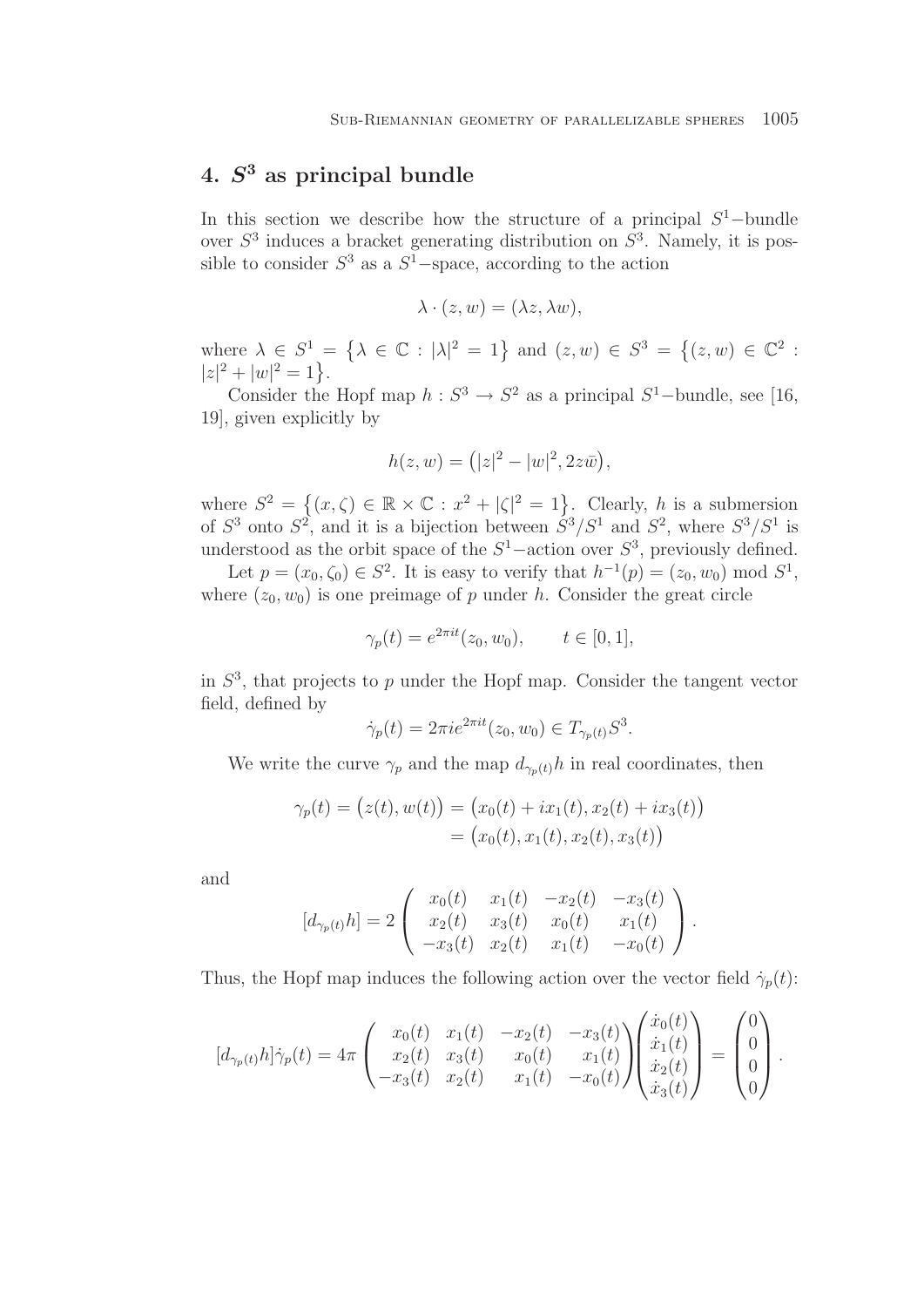Therefore, if  $[d_{\gamma_p(t)}h]$  is a full rank matrix, we would have characterized the kernel of it, by

(4.1) 
$$
\ker d_{\gamma_p(t)}h = \text{span}\{\dot{\gamma}_p(t)\}.
$$

Notice that, using the notation of Section 2, the following identity holds

(4.2) 
$$
\dot{\gamma}_p(t) = 2\pi V(\gamma_p(t)).
$$

To see that the matrix  $[d_{\gamma_p(t)}h]$  is full rank, observe that

$$
[d_{\gamma_p(t)}h][d_{\gamma_p(t)}h]^t = 4I_3,
$$

where  $I_3$  denotes the identity matrix of size  $3 \times 3$ . This implies that  $[d_{\gamma_p(t)}h]$ is full rank.

Before describing how the Hopf map induces a horizontal distribution, it is necessary to present some definitions found for example in [22, Chapter 11].

**Definition 5.** (Ehresmann Connection). Let M and Q be two differentiable manifolds, and let  $\pi: Q \to M$  be a submersion. Denoting by  $Q_m = \pi^{-1}(m)$ the fiber through  $m \in M$ , the *vertical space* at q is the tangent space at the fiber  $Q_{\pi(q)}$  and it is denoted by  $V_q$ .

An *Ehresmann connection* for the submersion  $\pi: Q \to M$  is a distribution  $\mathcal{H} \subset TQ$  which is everywhere transversal to the vertical, that is:

$$
V_q \oplus \mathcal{H}_q = T_q Q.
$$

We apply Definition 5 to the map  $h$  in order to define the Ehresmann connection. Since we know that ker  $d_p h = \text{span}\{V(p)\}\text{, for every } p \in S^3$ by  $(4.1)$  and  $(4.2)$ , and moreover,

$$
\langle X(p), V(p) \rangle_p = \langle Y(p), V(p) \rangle_p = \langle X(p), Y(p) \rangle_p = 0,
$$

where  $\langle \cdot, \cdot \rangle_p$  stands for the usual Riemannian structure defined at  $p \in S^3$ , we see that

(4.3) 
$$
\mathcal{H}_p = \text{span}\{X(p), Y(p)\}
$$

is an Ehresmann connection for the submersion  $h : S^3 \to S^2$  with  $V(p)$  as a vertical space.

**Definition 6.** Let G be a Lie group acting on Q and  $\pi: Q \to M$  a submersion, with Ehresmann connection  $H$ , which is a fiber bundle with fiber  $G$ . The submersion  $\pi$  is called a principal G-bundle with connection, if the following conditions hold:

•  $G$  acts freely and transitively on fibers,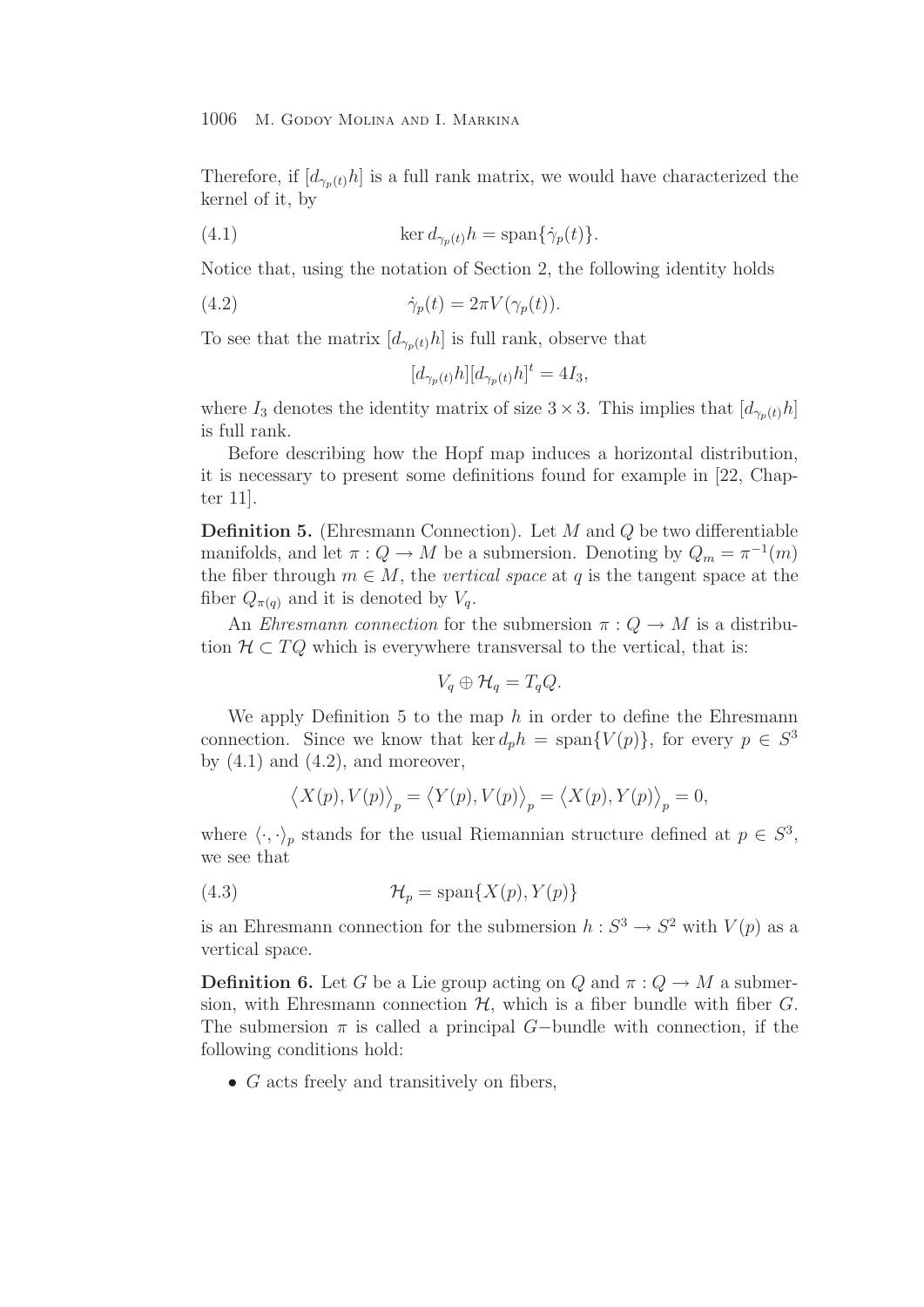- the group orbits are the fibers of  $\pi: Q \to M$  (thus M is isomorphic to  $Q/G$  and  $\pi$  is the canonical projection) and
- the G–action on Q preserves the horizontal distribution  $\mathcal{H}$ ;

We conclude that the Hopf fibration is a principal  $S<sup>1</sup>$ -bundle with connection  $H$ , defined by  $(4.3)$ .

**Definition 7.** A sub-Riemannian metric  $\langle \cdot, \cdot \rangle$  on the principal G-bundle  $\pi: G \to M$  is called a metric of bundle type if the inner product  $\langle \cdot, \cdot \rangle$  on the horizontal distribution  $\mathcal H$  is induced from a Riemannian metric on  $M$ .

The sub-Riemannian metric  $\langle \cdot, \cdot \rangle |_{\mathcal{H}}$ , obtained by restricting the usual Riemannian metric of  $S^3$  to the distribution  $\mathcal H$  is, by construction, a metric of bundle type.

Thus the Hopf map indicates, in a topological way, how to make a natural choice of the horizontal distribution  $H$  that was not obvious when we considered the right action of  $S<sup>3</sup>$  over itself.

**Remark:** Observe that the considered vector fields coincide with the right invariant vector fields. This phenomenon does not appear when we change the right action to the left action of  $S<sup>3</sup>$  over itself.

# **5. Tangent vector fields for** *S***<sup>7</sup>**

In Sections 5 to 7 we will study different sub-Riemannian structures over the sphere  $S^7$ , using the ideas of Sections 2 to 4. As a result, we obtain two structurally different types of horizontal distributions. One of them of rank 6 and other of the rank 4. Moreover, as we shall see, the sub-Riemannian structure induced by the CR structure and quaternionic analogue of the Hopf map are essentially different. We start from the construction of a convenient basis of tangent vector fields to  $S^7$ .

The multiplication of unit octonions is not associative, therefore  $S^7$  is not a group in a contrast with  $S^3$ . Nevertheless, we still able to use the multiplication law in order to find global tangent vector fields. To do this, we present a multiplication table for the basis vectors of  $\mathbb{R}^8$ . This nonassociative multiplication gives rise to the division algebra of octonions

$$
\mathbb{O} = \text{span}\{e_0, e_1, e_2, e_3, e_4, e_5, e_6, e_7\}.
$$

According to Table 1, the formula for the product of two octonions is presented in Subsection 8.1 of the Appendix. This multiplication rule induces a matrix representation of the right octonion multiplication, given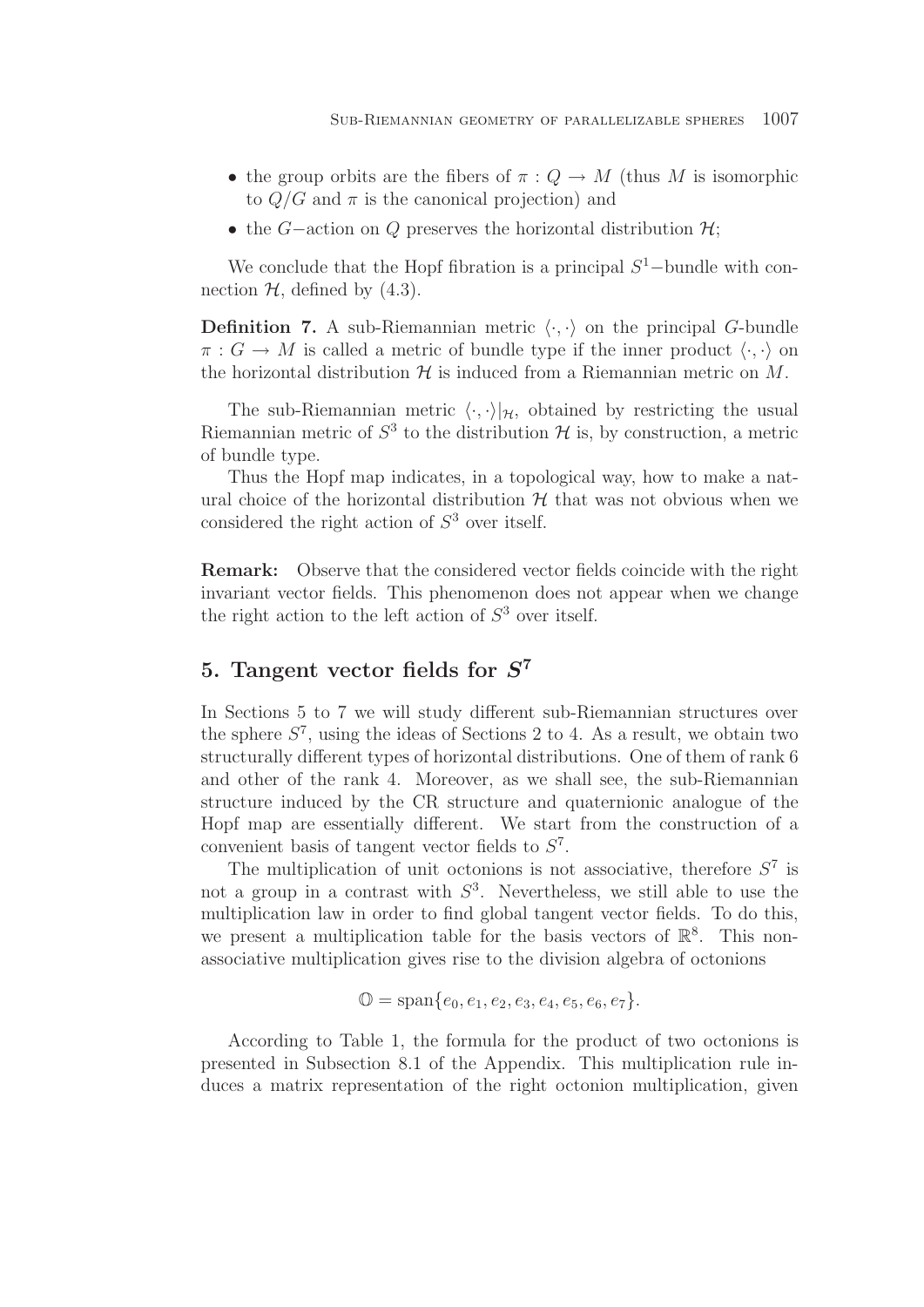|       | $e_0$ | $e_1$          | $e_2$  | $e_3$  | $e_4$  | $e_5$          | $e_6$          | $e_7$          |
|-------|-------|----------------|--------|--------|--------|----------------|----------------|----------------|
| $e_0$ | $e_0$ | $e_1$          | $e_2$  | $e_3$  | $e_4$  | $e_5$          | $e_6$          | $e_7$          |
| $e_1$ | $e_1$ | $-e_0$         | $e_3$  | $-e_2$ | $e_5$  | $-e_4$         | $-e_7$         | $e_6$          |
| $e_2$ | $e_2$ | $-e_3$         | $-e_0$ | $e_1$  | $e_6$  | $e_7$          | $-e_4$         | $-e_5$         |
| $e_3$ | $e_3$ | e <sub>2</sub> | $-e_1$ | $-e_0$ | $e_7$  | $-e_6$         | $e_5$          | $-e_4$         |
| $e_4$ | $e_4$ | $-e_5$         | $-e_6$ | $-e_7$ | $-e_0$ | e <sub>1</sub> | e <sub>2</sub> | $e_3$          |
| $e_5$ | $e_5$ | $e_4$          | $-e_7$ | $e_6$  | $-e_1$ | $-e_0$         | $-e_3$         | e <sub>2</sub> |
| $e_6$ | $e_6$ | $e_7$          | $e_4$  | $-e_5$ | $-e_2$ | $e_3$          | $-e_0$         | $-e_1$         |
| $e_7$ | е7    | $-e_6$         | $e_5$  | $e_4$  | $-e_3$ | $-e_2$         | $e_1$          | $-e_0$         |

Table 1: Multiplication table for the basis of O.

explicitly by:

$$
(R_y(x))_* = \begin{pmatrix} y_0 & -y_1 & -y_2 & -y_3 & -y_4 & -y_5 & -y_6 & -y_7 \ y_1 & y_0 & y_3 & -y_2 & y_5 & -y_4 & -y_7 & y_6 \ y_2 & -y_3 & y_0 & y_1 & y_6 & y_7 & -y_4 & -y_5 \ y_3 & y_2 & -y_1 & y_0 & y_7 & -y_6 & y_5 & -y_4 \ y_4 & -y_5 & -y_6 & -y_7 & y_0 & y_1 & y_2 & y_3 \ y_5 & y_4 & -y_5 & -y_2 & y_3 & y_0 & -y_1 \ y_7 & -y_6 & y_5 & y_4 & -y_3 & -y_2 & y_1 & y_0 \end{pmatrix}
$$

.

We are able to find globally defined tangent vector fields which are invariant under the right product rule. We proceed by analogy with Section 2. The explicit formulae are given in Subsection 8.2 of the Appendix. The vector fields  $\{Y_0,\ldots,Y_7\}$  form a frame for  $T\mathbb{R}^8$  and, as in Subsection 8.2, the vector fields  $\{Y_1,\ldots,Y_7\}$  form a frame for  $TS^7$ . More explicitly, we have that the following identities hold

$$
\langle Y_i(y), Y_j(y) \rangle_y = \delta_{ij}, \qquad y \in S^7, \qquad i, j \in \{0, 1, \dots, 7\},
$$

where  $\langle \cdot, \cdot \rangle$  is the standard Riemannian structure over  $\mathbb{R}^8$  and  $\delta_{ij}$  stands for Kronecker's delta.

**Remark:** Recall that in contrast with quaternions, the matrix representation  $(R_u(x))_*$  of right octonion multiplication is only a convenient way of writing the formula presented in Subsection 8.1 of the Appendix. For quaternions this is actually a representation of quaternion product, but it cannot be such for octonions since they are non-associative and matrix multiplication is associative.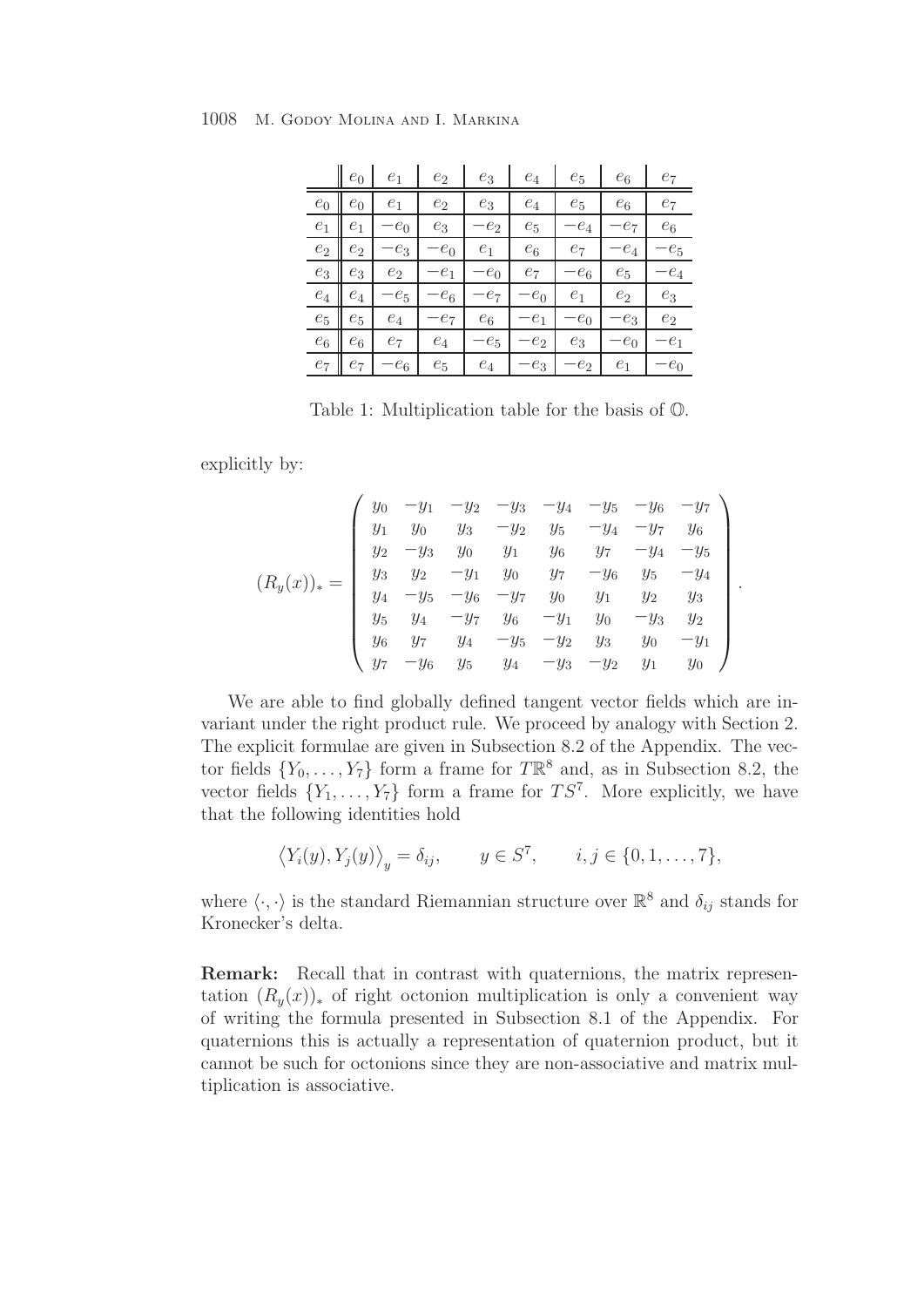# **6. CR structure and the Hopf map on** *S***<sup>7</sup>**

In [22, Chapter 11] it is briefly discussed the general idea of studying a sub-Riemannian geometry for odd dimensional spheres via the higher Hopf fibrations. Namely, consider  $S^{2n+1} = \{z \in \mathbb{C}^{n+1} : ||z||^2 = 1\}$ , then the  $S^1$ –action on  $S^{2n+1}$  given by

$$
\lambda \cdot (z_0, \ldots, z_n) = (\lambda z_0, \ldots, \lambda z_n),
$$

for  $\lambda \in S^1$  and  $(z_0,\ldots,z_n) \in S^{2n+1}$ , induces the well-known principal  $S^1$ –bundle

$$
S^1 \to S^{2n+1} \xrightarrow{H} \mathbb{C}P^n
$$

given explicitly by

$$
S^{2n+1} \ni (z_0, \ldots, z_n) \mapsto H(z_0, \ldots, z_n) = [z_0 : \cdots : z_n] \in \mathbb{C}P^n,
$$

where  $[z_0 : \cdots : z_n]$  denotes homogeneous coordinates. This map is called higher Hopf fibration. The kernel of the map  $h: S^{2n+1} \to \mathbb{C}P^n$  produces the vertical space and a transversal to the vertical space distribution gives the Ehresmann connection. We show that the vertical space is always given by an action of standard almost complex structure on the normal vector field to  $S^{2n+1}$ , and the Ehresmann connection coincides with the holomorphic tangent space at each point of  $S^{2n+1}$ .

Theorem 2 asserts that any odd dimensional sphere has at least one globally defined non vanishing tangent vector field. If the dimension of the sphere is of the form  $4n + 1$ , then it has only one globally defined non vanishing tangent vector field. In the case that the dimension of the sphere is of the form  $4n + 3$ , then the sphere admits at least three globally defined non vanishing vector fields. Any sphere  $S^{2n+1}$  possesses the vector field

$$
V_{n+1}(y) = -y_1 \partial_{y_0} + y_0 \partial_{y_1} - y_3 \partial_{y_2} + \cdots - y_{2n+2} \partial_{y_{2n+1}} + y_{2n+1} \partial_{y_{2n+2}}.
$$

Observe that this vector field has appeared already in two opportunities: the vector field V in Sections 2, 3 and 4 corresponds to  $V_2$ ; and the vector field  $Y_1$  in Subsection 8.2 of the Appendix corresponds to  $V_4$ .

The vector field  $V_{n+1}$  encloses valuable information concerning the CR structure of  $S^{2n+1}$ . We know by Lemma 1 that, as a smooth hypersurface in  $\mathbb{C}^{n+1}$  the sphere  $S^{2n+1}$  admits a holomorphic tangent space of dimension

$$
\dim_{\mathbb{R}} H_p S^{2n+1} = 2n
$$

for any point  $p \in S^{2n+1}$ . The following lemma implies the description of  $H_pS^{2n+1}$  as the orthogonal complement to  $V_{n+1}$ .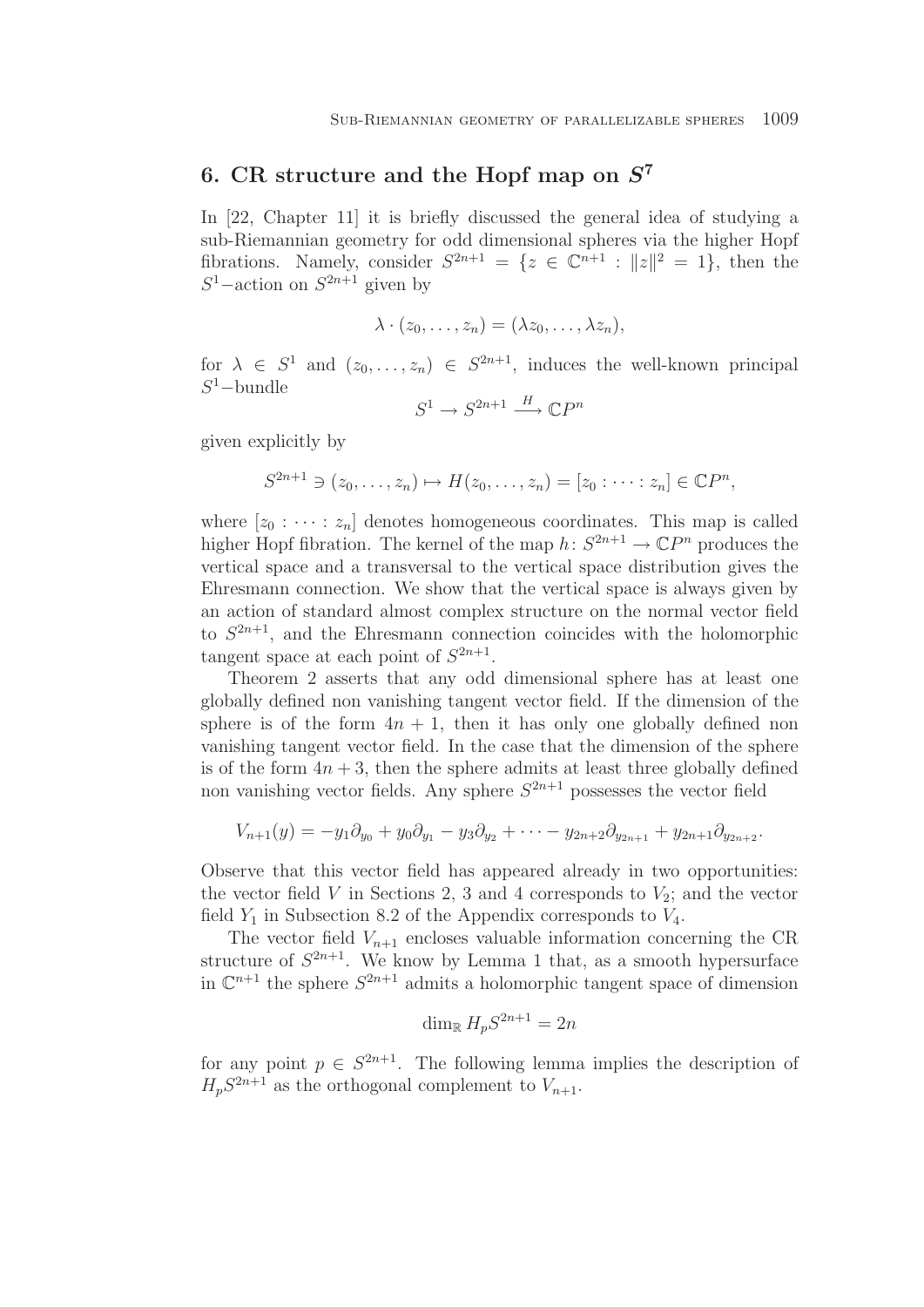**Lemma 2.** Let W be an Euclidean space of dimension  $n + 2$ ,  $n \geq 1$ , and inner product  $\langle \cdot, \cdot \rangle_W$ . Consider an orthogonal decomposition  $W =$  $\text{span}\{X, Y\} \oplus_{\perp} \widetilde{W}$  with respect to  $\langle \cdot, \cdot \rangle_W$  and an orthogonal endomorphism  $A: W \rightarrow W$  *such that* 

$$
A\big(\text{span}\{X,Y\}\big) = \text{span}\{X,Y\},\
$$

*then*  $\widetilde{W}$  *is an invariant space under the action of A, i.e.* 

$$
A(\widetilde{W})=\widetilde{W}.
$$

**Proof.** Let  $v \in \widetilde{W}$ , then for any  $\alpha, \beta \in \mathbb{R}$  it is clear that

$$
\langle Av, \alpha X + \beta Y \rangle_W = \langle v, A^t(\alpha X + \beta Y) \rangle_W = \langle v, A^{-1}(\alpha X + \beta Y) \rangle_W.
$$

Since  $A(\text{span}\{X,Y\}) = \text{span}\{X,Y\}$ , there exist  $a, b \in \mathbb{R}$  such that

$$
A^{-1}(\alpha X + \beta Y) = aX + bY,
$$

and therefore

$$
\left\langle Av,\alpha X+\beta Y\right\rangle _{W}=\left\langle v,aX+bY\right\rangle _{W}=0,
$$

which implies that  $Av \in \widetilde{W}$ .  $W$ .

As an application of Lemma 2, it is possible to obtain the explicit characterization of the previously mentioned space  $H_pS^{2n+1}$ .

**Lemma 3.** The vector space  $H_pS^{2n+1}$  is the orthogonal complement to the *vector*  $V_{n+1}(p)$  *in*  $T_p S^{2n+1}$ *, for any*  $p \in S^{2n+1}$ *.* 

**Proof.** Consider the vector space

$$
W_p = \text{span}\{N_{n+1}(p)\}\oplus_{\perp} T_p S^{2n+1} \cong T_p \mathbb{R}^{2n+2},
$$

where  $N_{n+1}(p)$  is the normal vector to  $S^{2n+1}$  at p. The standard almost complex structure map  $J_{n+1}: W_p \to W_p$  is orthogonal. Moreover

$$
J_{n+1}(V_{n+1}(p)) = -N_{n+1}(p), \quad J_{n+1}(N_{n+1}(p)) = V_{n+1}(p).
$$

Using the decomposition  $W_p = \widetilde{W}_p \oplus \bot \text{span}\{\underline{V}_{n+1}(p), N_{n+1}(p)\}\)$ , it is possible to apply Lemma 2 in order to conclude that  $\widetilde{W}_p$ , which is the orthogonal complement to  $V_{n+1}(p)$  in  $T_p S^{2n+1}$ , is invariant under  $J_{n+1}$ . Since  $\dim_{\mathbb{R}} \widetilde{W}_p = 2n$ , we conclude that  $\widetilde{W}_p = H_p S^{2n+1}$ .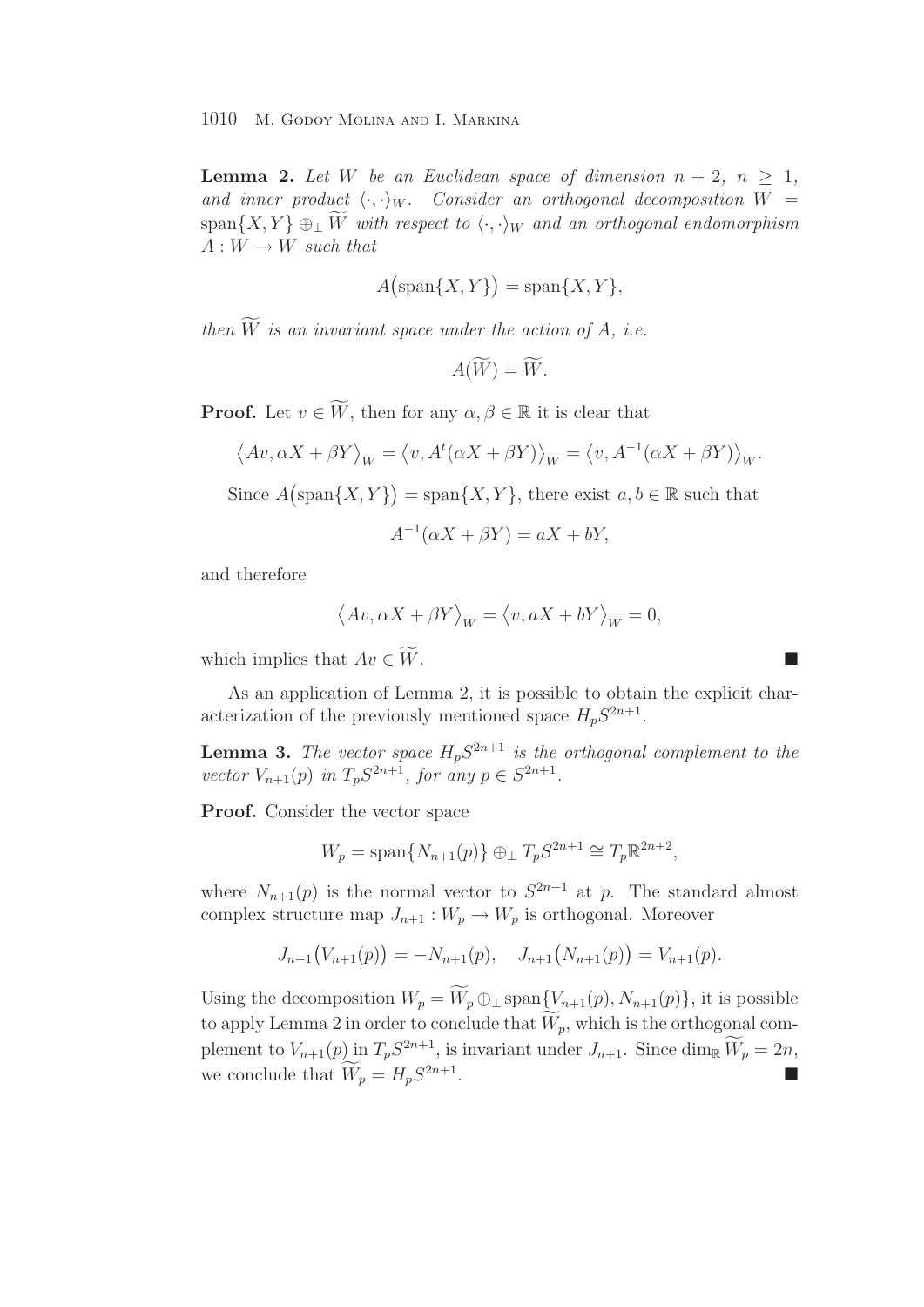**Remark:** The space  $HS^{2n+1}$  can also be described as the kernel of the one-form

$$
\theta_{n+1} = \bar{z}_0 dz_0 + \ldots + \bar{z}_n dz_n.
$$

Indeed, consider  $X \in HS^{2n+1}$ , then by straightforward calculations we have

(6.1) 
$$
\theta_{n+1}(X) = \langle X, N_{n+1} \rangle + i \langle X, V_{n+1} \rangle = 0.
$$

Lemma 3 provides a horizontal distribution of rank  $2n$  for the spheres  $S^{2n+1}$ , by considering the holomorphic tangent space. The goal now is to prove that this distribution is bracket generating. In order to do this, let us state a simple result establishing the bracket generating property for an arbitrary contact manifold.

**Lemma 4.** *Let* M *be a* (2n+ 1)−*dimensional contact manifold with contact form*  $\omega$ , then  $\xi = \ker \omega$  *is a bracket generating distribution of rank* 2n *and step* 2*.*

**Proof.** Recall Cartan's formula for a differential one-form  $\omega$ , namely

(6.2) 
$$
d\omega(X,Y) = X(\omega(Y)) - Y(\omega(X)) - \omega([X,Y]),
$$

for all  $X, Y \in TM$ . See [8] for the general formulation. It follows from (6.2) that  $\xi$  is Frobenius integrable if and only if  $d\omega(X, Y) = 0$  for all  $X, Y \in \xi$ . Thus, if  $\omega$  is a contact form, then  $d\omega(X, Y) \neq 0$  for all  $X, Y \in TM$  and, therefore  $\xi$  is not Frobenius integrable. This implies the bracket generating property for  $\xi$ , since if  $[X, Y](p) \notin \xi_p$  at any point  $p \in M$  for some  $X(p), Y(p) \in \xi_p$  then span $\{[X, Y](p)\} \oplus \xi_p = T_p M$ .

By Lemma 4, to prove that  $HS^{2n+1}$  is bracket generating, it is sufficient to find a contact one-form  $\omega_{n+1}$  such that  $HS^{2n+1} = \ker \omega_{n+1}$ . In order to achieve this, consider

(6.3)  $\omega_{n+1} = \text{Im} \theta_{n+1} = -y_1 dy_0 + y_0 dy_1 - \ldots - y_{2n+1} dy_{2n} + y_{2n} dy_{2n+1}$ 

defined on  $S^{2n+1}$ . By (6.1), the relation  $HS^{2n+1} = \ker \omega_{n+1}$  holds immediately.

**Theorem 3.** *The one-form*  $\omega_{n+1}$  *defined in* (6.3) *is a contact form. More*  $specifically, \omega_{n+1}$  *satisfies* 

$$
(d\omega_{n+1})^n \wedge \omega_{n+1} = n! \cdot 2^n \text{dvol}_{S^{2n+1}},
$$

*where*  $dvol_{S^{2n+1}}$  *is the volume form for*  $S^{2n+1}$ *.*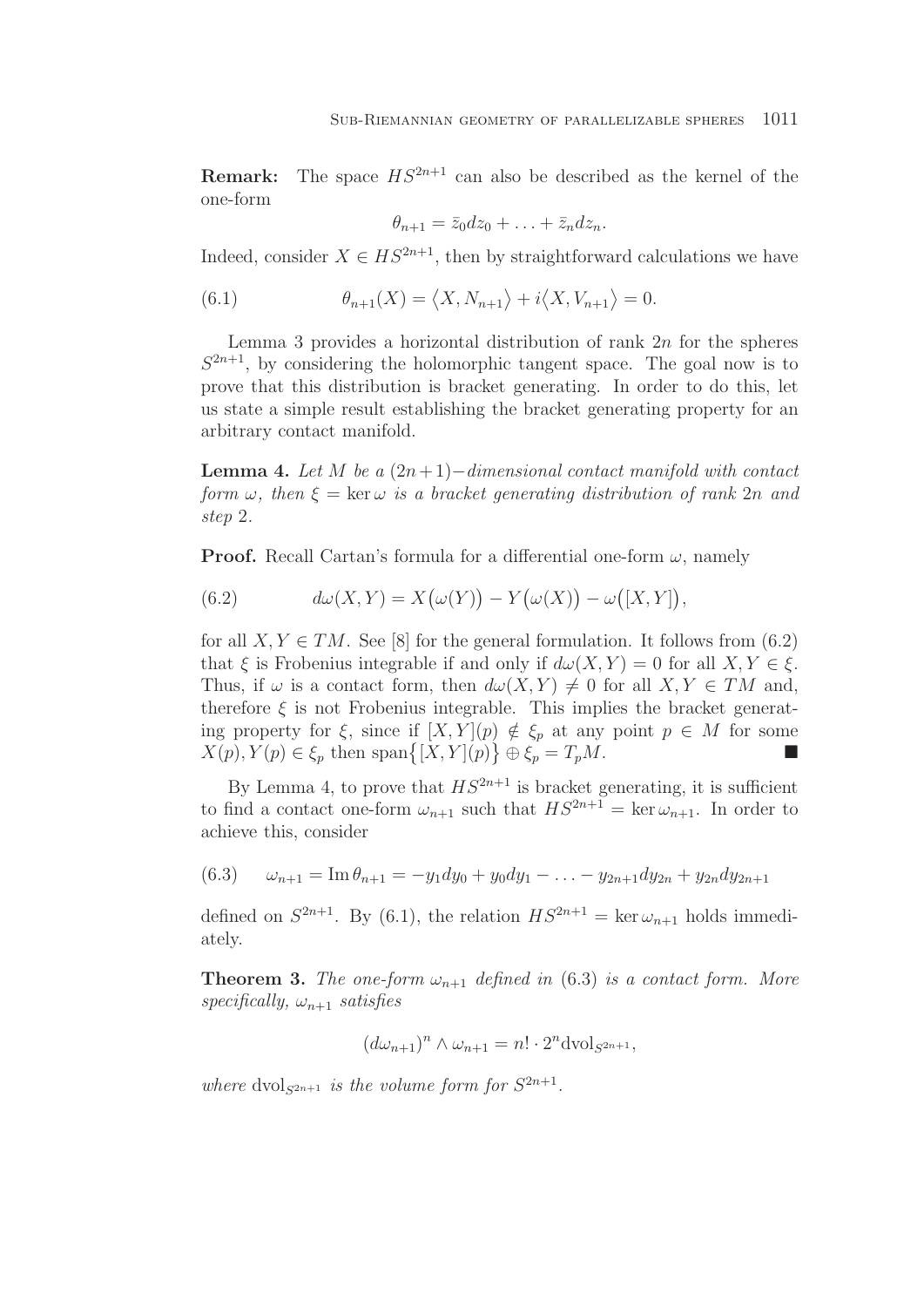### **Proof.** We observe that

$$
d\omega_{n+1} = 2(dy_0 \wedge dy_1 + \cdots + dy_{2n} \wedge dy_{2n+1}).
$$

Now, recalling the multinomial formula

$$
(x_1 + \ldots + x_m)^p = \sum_{i_1 + \cdots + i_m = p} {p \choose i_1 \ldots i_m} x_1^{i_1} \cdots x_m^{i_m},
$$

where  $\binom{p}{i_1...i_m}$  denotes the multinomial coefficient  $\frac{p!}{i_1!...i_m!}$ . Then

$$
(6.4) \ (d\omega_{n+1})^n = 2^n \sum_{i_0 + \dots + i_n = n} {n \choose i_0 \dots i_n} (dy_0 \wedge dy_1)^{i_0} \wedge \dots \wedge (dy_{2n} \wedge dy_{2n+1})^{i_n}
$$

$$
(6.5) = n! \cdot 2^n \sum_{j=0}^n (dy_0 \wedge dy_1) \wedge \cdots \wedge (\widehat{dy_{2j}} \wedge \widehat{dy_{2j+1}}) \wedge \cdots \wedge (dy_{2n} \wedge dy_{2n+1}),
$$

where  $\widehat{dy}_k$  means that this term is ommited. The fact that the differential one-forms are grouped in pairs in (6.4), permits us to use the multinomial formula. Equality (6.5) holds since in the summation the only non-zero terms are those when  $i_0, \ldots, i_n \in \{0, 1\}$  and  $i_0 + \cdots + i_n = n$ . In this case

$$
\binom{n}{i_0 \dots i_n} = \frac{n!}{0! \cdot 1! \cdot \dots \cdot 1!} = n!.
$$

Taking the exterior power of  $\omega_{n+1}$  and expression (6.5) we see that

$$
(d\omega_{n+1})^n \wedge \omega_{n+1} = n! \cdot 2^n \sum_{j=0}^{2n+1} (-1)^j y_j dy_0 \wedge \cdots \wedge \widehat{dy}_j \wedge \cdots \wedge dy_{2n+1}
$$

$$
= n! \cdot 2^n \text{dvol}_{S^{2n+1}}.
$$

The following corollary holds, by Lemma 4 and Theorem 3.

**Corollary 1.** The holomorphic tangent bundle  $HS^{2n+1}$  is a bracket gener*ating distribution of step* 2 *and rank* 2n*.*

An important consequence of Theorem 3 follows by considering a classical result by G. Darboux, see [12]. In modern terms, this theorem asserts that every  $(2n + 1)$ −dimensional contact manifold is locally the *n*−dimensional Heisenberg group. This means precisely that the tangent cone of  $S^{2n+1}$  as a sub-Riemannian manifold with distribution  $HS^{2n+1}$  and metric induced by the usual Euclidean metric in  $\mathbb{R}^{2n+2}$  is isomorphic to the n-dimensional Heisenberg group.

It is necessary to remark that in general there is no globally defined basis for  $HS^{2n+1}$ . By Theorem 2, this is only possible for  $S^3$  and  $S^7$ . A basis for this distribution in the case of  $S<sup>3</sup>$  was already discussed in Section 2. Here we present an explicit proof that shows the bracket generating property of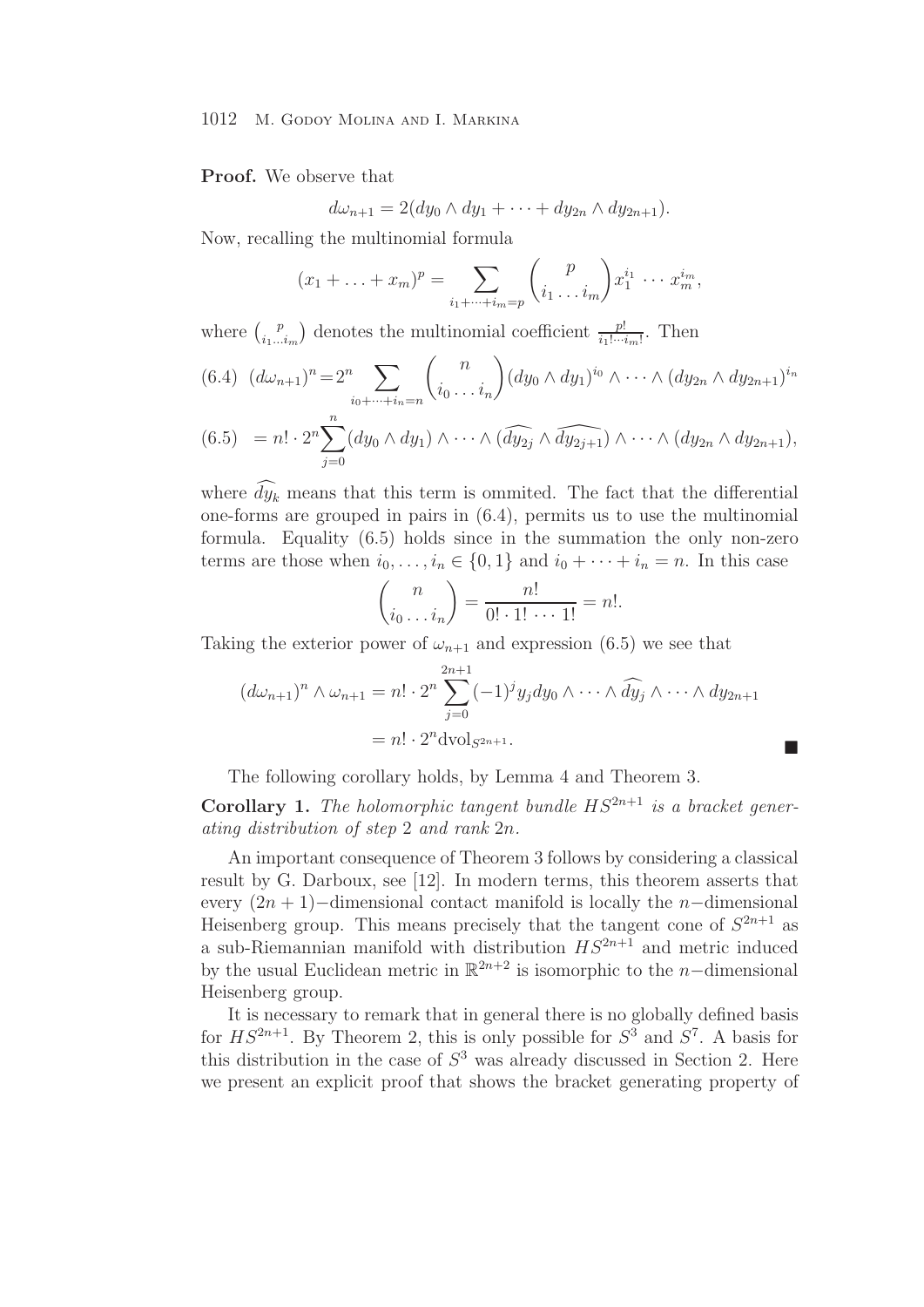the basis of  $HS<sup>7</sup>$  invariant under right octonion multiplication. A similar proof and other considerations concerning the hypoelliptic nature of the sub-Laplacian associated with the distribution  $HS^7$  can be found in [4].

**Theorem 4.** The subbundle  $\mathcal{H} = \text{span}\{Y_2,\ldots,Y_7\} = HS^7$  of  $TS^7$  is a *bracket generating distribution of rank 6 and step 2.*

**Proof.** Define the following vector fields

$$
v_{41}(y) = -y_4 \partial_{y_0} + y_5 \partial_{y_1} + y_0 \partial_{y_4} - y_1 \partial_{y_5},
$$
  
\n
$$
v_{42}(y) = y_6 \partial_{y_2} - y_7 \partial_{y_3} - y_2 \partial_{y_6} + y_3 \partial_{y_7},
$$
  
\n
$$
v_{51}(y) = -y_5 \partial_{y_0} - y_4 \partial_{y_1} + y_1 \partial_{y_4} + y_0 \partial_{y_5},
$$
  
\n
$$
v_{52}(y) = -y_7 \partial_{y_2} - y_6 \partial_{y_3} + y_3 \partial_{y_6} + y_0 \partial_{y_7},
$$

and observe that  $v_{41} + v_{42} = Y_4$  and  $v_{51} + v_{52} = Y_5$ . By straightforward calculations we see that

$$
\langle v_{41}(y), Y_0(y) \rangle_y = \langle v_{42}(y), Y_0(y) \rangle_y = \langle v_{51}(y), Y_0(y) \rangle_y = \langle v_{52}(y), Y_0(y) \rangle_y = 0,
$$
  

$$
\langle v_{41}(y), Y_1(y) \rangle_y = \langle v_{42}(y), Y_1(y) \rangle_y = \langle v_{51}(y), Y_1(y) \rangle_y = \langle v_{52}(y), Y_1(y) \rangle_y = 0,
$$

which implies that  $v_{41}, v_{42}, v_{51}, v_{52} \in \text{span}\{Y_2,\ldots,Y_7\}$ . The following commutation relation

$$
[v_{41}, v_{51}] + [v_{42}, v_{52}] = -2Y_1
$$

implies that the distribution  $\mathcal H$  is bracket generating of step 2.

**Remark:** It is possible to repeat the previous argument with other pairs of vector fields. For example, if instead of  $Y_4$  and  $Y_5$  we employ  $Y_2$  and  $Y_3$ , we can consider the vector fields

$$
v_{21}(y) = -y_2 \partial_{y_0} + y_3 \partial_{y_1} + y_0 \partial_{y_2} - y_1 \partial_{y_3},
$$
  
\n
$$
v_{22}(y) = -y_6 \partial_{y_4} + y_7 \partial_{y_5} + y_4 \partial_{y_6} - y_5 \partial_{y_7},
$$
  
\n
$$
v_{31}(y) = -y_3 \partial_{y_0} - y_2 \partial_{y_1} + y_1 \partial_{y_2} + y_0 \partial_{y_3},
$$
  
\n
$$
v_{32}(y) = y_7 \partial_{y_4} + y_6 \partial_{y_5} - y_5 \partial_{y_6} - y_4 \partial_{y_7},
$$

satisfy  $v_{21} + v_{22} = Y_2$ ,  $v_{31} + v_{32} = Y_3$  and

$$
[v_{21}, v_{31}] - [v_{21}, v_{31}] = -2Y_1.
$$

We can proceed in a similar way if we use  $Y_6$  and  $Y_7$ .

We conclude this section by proving that the line bundle span ${V_{n+1}}$ is the vertical space for the submersion given by the Hopf fibration  $S^1 \rightarrow$  $S^{2n+1} \stackrel{H}{\longrightarrow} \mathbb{C}P^n$ . This implies that the distribution H defined in Theorem 4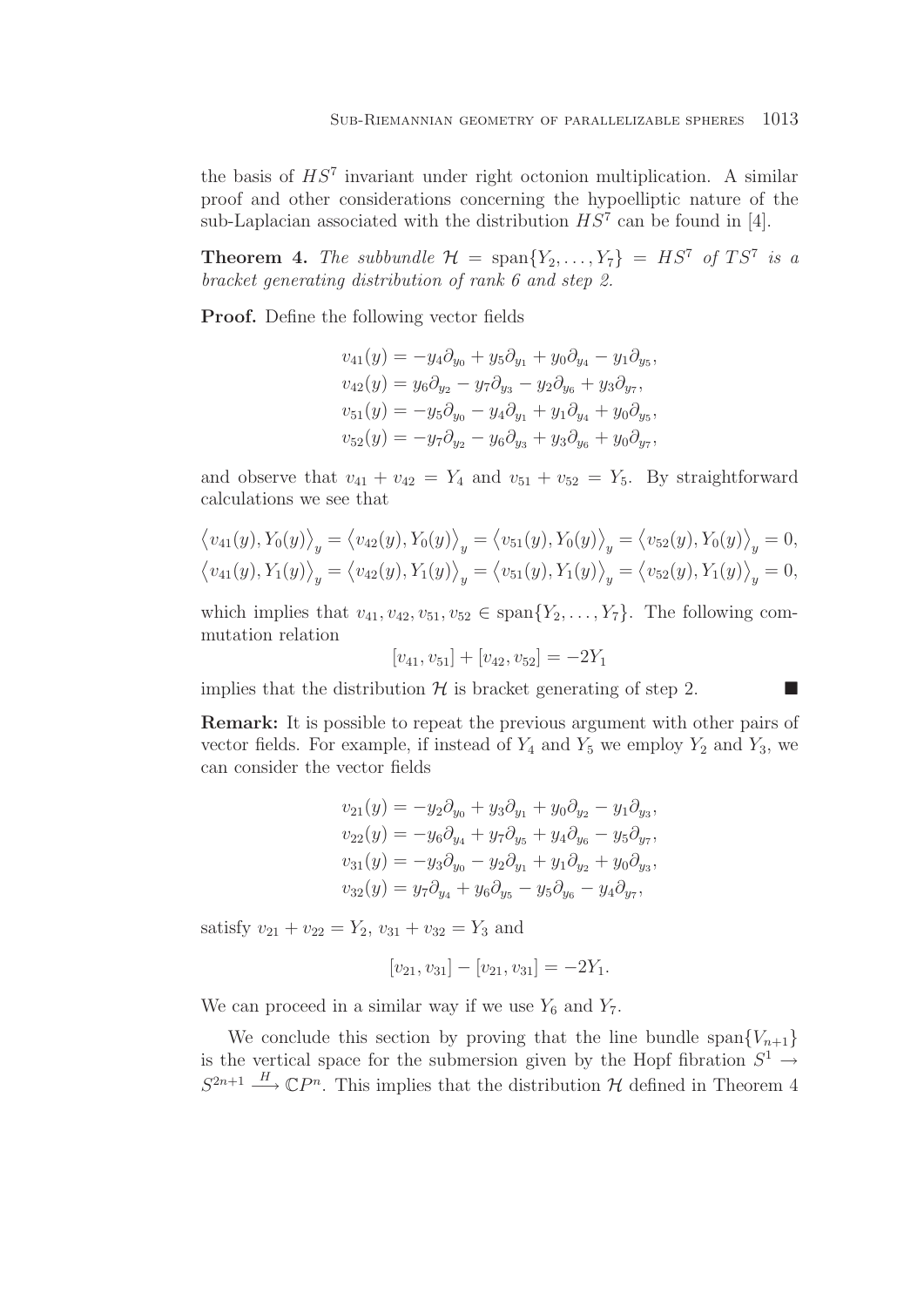is an Ehresmann connection for  $H$ . To achieve this, we recall that the charts defining the holomorphic structure of  $\mathbb{C}P^n$  are given by the open sets

$$
U_k = \{ [z_0 : \cdots : z_n] : z_k \neq 0 \},\
$$

together with the homeomorphisms

$$
\varphi_k
$$
 :  $U_k \to \mathbb{C}^n$   
\n $[z_0 : \ldots : z_n] \mapsto (\frac{z_0}{z_k}, \ldots, \frac{z_{k-1}}{z_k}, \frac{z_{k+1}}{z_k}, \ldots, \frac{z_n}{z_k}).$ 

Then, without loss of generality we will assume that  $n = 3$  and we will develop the explicit calculations for  $k = 0$ . The other cases can be treated similarly.

Using the chart  $(U_0, \varphi_0)$  defined above, we have the map

$$
\varphi_0 \circ H \quad : \qquad S^7 \qquad \to \qquad \mathbb{C}^3 (z_0, z_1, z_2, z_3) \quad \mapsto \quad (\frac{z_1}{z_0}, \frac{z_2}{z_0}, \frac{z_3}{z_0}),
$$

which in real coordinates can be written as

$$
\varphi_0 \circ H(x_0, \ldots, x_7) = \left( \frac{x_0 x_2 + x_1 x_3}{x_0^2 + x_1^2}, \frac{x_0 x_3 - x_1 x_2}{x_0^2 + x_1^2}, \frac{x_0 x_4 + x_1 x_5}{x_0^2 + x_1^2}, \frac{x_0 x_5 - x_1 x_4}{x_0^2 + x_1^2}, \frac{x_0 x_6 + x_1 x_7}{x_0^2 + x_1^2}, \frac{x_0 x_7 - x_1 x_6}{x_0^2 + x_1^2} \right).
$$

The differential of this mapping is given by the matrix

| $d(\varphi_0 \circ H) =$                                                   |                                                        |          |                 |                 |                 |          |
|----------------------------------------------------------------------------|--------------------------------------------------------|----------|-----------------|-----------------|-----------------|----------|
| $-x_0^2$ ) $x_2 - 2x_0x_1x_3$<br>$x_1$<br>$(x_0^2+x_1^2)^2$                | $(x_0^2 - x_1^2)x_3 - 2x_0x_1x_2$<br>$(x_0^2+x_1^2)^2$ |          | $x_0^2 + x_1^2$ |                 |                 | $\Omega$ |
| $-x_0^2)x_3+2x_0x_1x_2$<br>$x_1^2$<br>$(x_0^2+x_1^2)^2$                    | $(x_1^2-x_0^2)x_2-2x_0x_1x_3$<br>$(x_0^2+x_1^2)^2$     |          | $x_0^2 + x_1^2$ |                 |                 | $\Omega$ |
| $\left(x_1^2\right)$<br>$-x_0^2$ ) $x_4 - 2x_0x_1x_5$<br>$(x_0^2+x_1^2)^2$ | $(x_0^2-x_1^2)x_5-2x_0x_1x_4$<br>$(x_0^2+x_1^2)^2$     | $\theta$ | $\theta$        | $x_0^2 + x_1^2$ | $x_0^2 + x_1^2$ | $\Omega$ |
| $\left(x_1^2\right)$<br>$-x_0^2)x_5+2x_0x_1x_4$<br>$(x_0^2+x_1^2)^2$       | $(x_1^2-x_0^2)x_4-2x_0x_1x_5$<br>$(x_0^2+x_1^2)^2$     |          | $\theta$        |                 | $x_0^2 + x_1^2$ | $\Omega$ |
| $\left(x_1^2\right)$<br>$(-x_0^2)x_6-2x_0x_1x_7$                           | $(x_0^2-x_1^2)x_7-2x_0x_1x_6$<br>$x + x + 2$<br>xz     |          |                 | $\theta$        | $\theta$        | x        |
| $\left\lfloor x \right\rfloor^2$<br>$(-x_0^2)x_7+2x_0x_1x_6$               | $(x_1^2-x_0^2)x_6-2x_0x_1x_7$                          |          |                 |                 | 0               | $x_0$    |

By straightforward calculations, we know that

$$
\det ([d(\varphi_0 \circ H)][d(\varphi_0 \circ H)]^t) = (x_0^2 + x_1^2)^{-8} = |z_0|^{-16} \neq 0,
$$

therefore, the matrix  $d(\varphi_0 \circ H)$  has rank 6 or equivalently:

$$
\dim_{\mathbb{R}} \ker d(\varphi_0 \circ H) = 2.
$$

Moreover, since

$$
d(\varphi_0 \circ H)(N_{n+1}) = d(\varphi_0 \circ H)(V_{n+1}) = 0,
$$

by direct calculations, we conclude

$$
\ker d(\varphi_0 \circ H) = \operatorname{span}\{N_{n+1}, V_{n+1}\}.
$$

This implies that ker  $dH = \text{span}\{V_{n+1}\}.$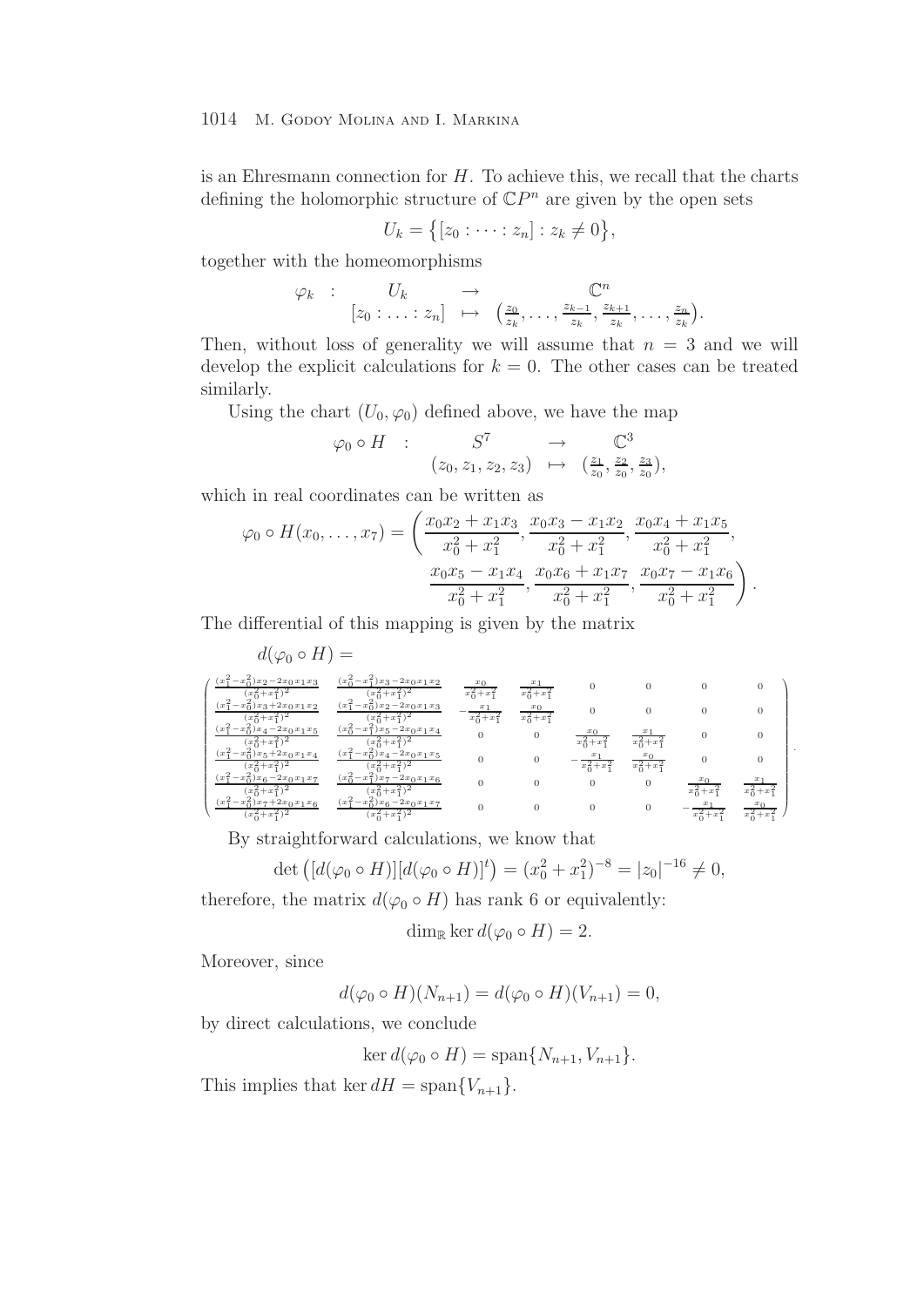### **7. Application of the first quaternionic Hopf map**

Trying to imitate the work already done for  $S<sup>3</sup>$ , we find through the quaternionic Hopf bundle  $S^3 \to S^7 \to S^4$  a natural choice of horizontal distributions. We consider the quaternionic Hopf map given by

(7.1) 
$$
h : S^7 \rightarrow S^4
$$

$$
(z, w) \mapsto (|z|^2 - |w|^2, 2z\overline{w})
$$

which can be written in real coordinates as:

$$
(7.2) \quad h(x_0, \ldots, x_7) = \left(x_0^2 + x_1^2 + x_2^2 + x_3^2 - x_4^2 - x_5^2 - x_6^2 - x_7^2, 2(x_0x_4 + x_1x_5 + x_2x_6 + x_3x_7), 2(-x_0x_5 + x_1x_4 - x_2x_7 + x_3x_6), 2(-x_0x_6 + x_1x_7 + x_2x_4 - x_3x_5), 2(-x_0x_7 - x_1x_6 + x_2x_5 + x_3x_4)\right).
$$

The differential map dh is the following:

$$
dh = 2 \begin{pmatrix} x_0 & x_1 & x_2 & x_3 & -x_4 & -x_5 & -x_6 & -x_7 \\ x_4 & x_5 & x_6 & x_7 & x_0 & x_1 & x_2 & x_3 \\ -x_5 & x_4 & -x_7 & x_6 & x_1 & -x_0 & x_3 & -x_2 \\ -x_6 & x_7 & x_4 & -x_5 & x_2 & -x_3 & -x_0 & x_1 \\ -x_7 & -x_6 & x_5 & x_4 & x_3 & x_2 & -x_1 & -x_0 \end{pmatrix}.
$$

Since none of the commutators  $[Y_i, Y_j], i, j = 1, \ldots, 7$  coincides with the  $Y_k, k = 1, \ldots, 7$ , we look for the kernel of dh among the commutators  $Y_{ij}$ ,  $i, j = 1, \ldots, 7$ . We found that  $[dh]Y_{45} = [dh]Y_{46} = [dh]Y_{56} = 0$ . Define  $V = \{Y_{45}, Y_{46}, Y_{56}\}.$ 

Our next step is to find the horizontal distribution span $\{\mathcal{H}\}\$  that is transversal to span $\{V\}$  and bracket generating: span $\{\mathcal{H}\}_p \oplus \text{span}\{V\}_p =$  $T_pS^7$  for all  $p \in S^7$ . To begin with we define five basis for horizontal distributions, that we will work with

$$
\mathcal{H}_0 = \{Y_{47}, Y_{57}, Y_{67}, W\},
$$
  
\n
$$
\mathcal{H}_1 = \{Y_{34}, Y_{35}, Y_{36}, Y_{37}\}, \quad \mathcal{H}_2 = \{Y_{24}, Y_{25}, Y_{26}, Y_{27}\},
$$
  
\n
$$
\mathcal{H}_3 = \{Y_{14}, Y_{15}, Y_{16}, Y_{17}\}, \quad \mathcal{H}_4 = \{Y_{04}, Y_{05}, Y_{06}, Y_{07}\},
$$

where the vector field W will be defined later and the notation  $Y_{0k} = Y_k$  is chosen for convenience. The numeration is valid only for this section.

We collect some useful information about sets  $\mathcal{H}_m$ ,  $m = 0, \ldots, 4$ , that we will exploit later.

1. All vector fields inside  $\mathcal{H}_m$ ,  $m = 0, 1, 2, 3, 4$  are orthonormal (we do not count W before we precise it).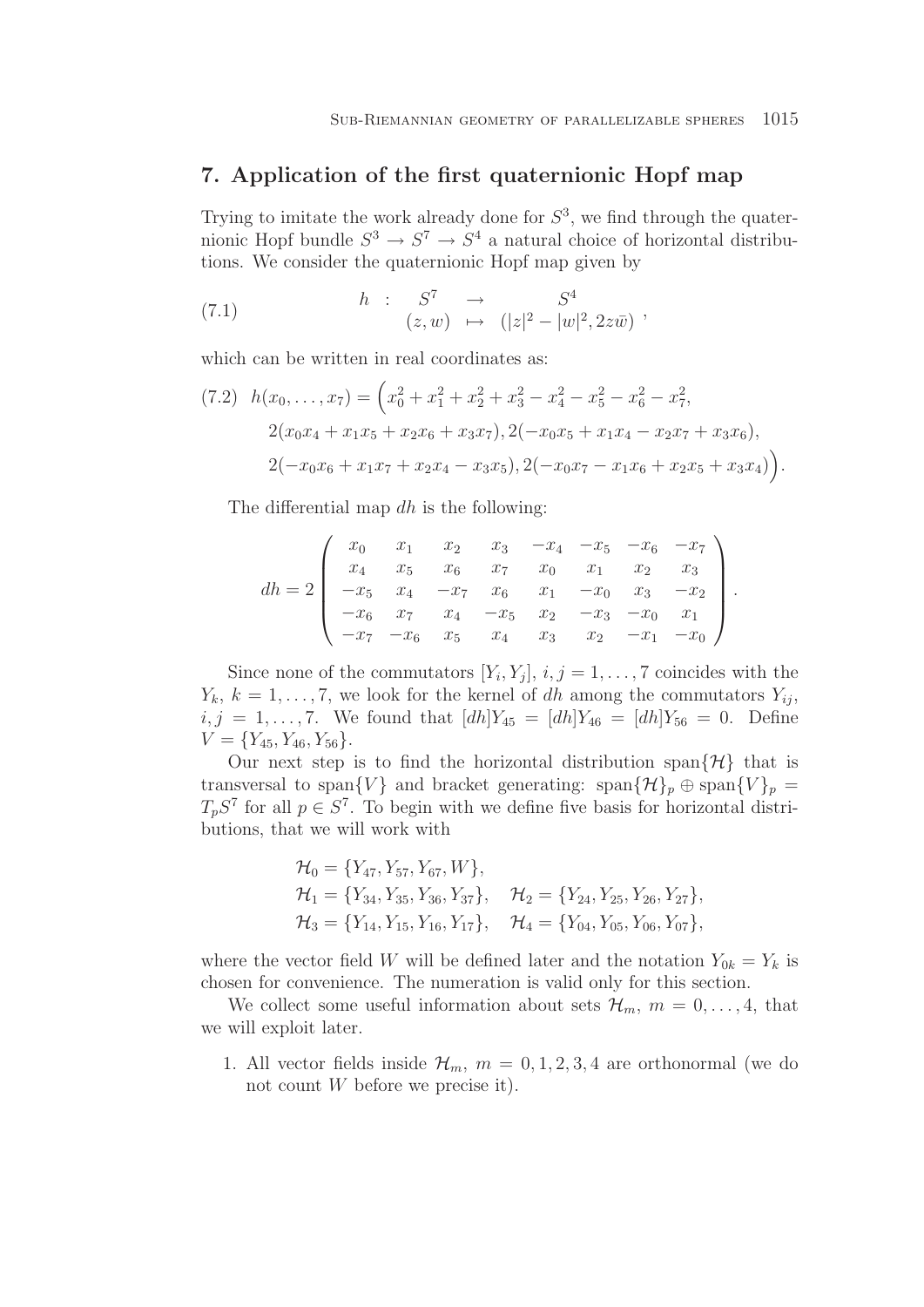2. All of collections  $\mathcal{H}_m$ ,  $m = 0, 1, 2, 3, 4$  are bracket generating with the following commutator relations:

$$
\frac{1}{2}[Y_{j4}, Y_{j5}] = Y_{45}, \quad \frac{1}{2}[Y_{j4}, Y_{j6}] = Y_{46}, \quad \frac{1}{2}[Y_{j5}, Y_{j6}] = Y_{56}, \quad j = 0, 1, 2, 3, \n\frac{1}{2}[Y_{47}, Y_{57}] = Y_{45}, \quad \frac{1}{2}[Y_{47}, Y_{67}] = Y_{46}, \quad \frac{1}{2}[Y_{57}, Y_{67}] = Y_{56}.
$$

3. We aim to calculate the angles between the vector fields from  $\mathcal{H}_m$ ,  $m =$  $0, 1, 2, 3, 4$  and between vector fields from  $\mathcal{H}_m$  and V. Beforehand, we introduce the following notations for the coordinates on the sphere  $S<sup>4</sup>$ given by the Hopf map  $S^3 \to S^7 \to S^4$ .

(7.3)  
\n
$$
a_{00} = y_0^2 + y_1^2 + y_2^2 + y_3^2 - y_4^2 - y_5^2 - y_6^2 - y_7^2,
$$
\n
$$
a_{11} = 2(y_0y_4 + y_1y_5 + y_2y_6 + y_3y_7),
$$
\n
$$
a_{22} = 2(-y_0y_5 + y_1y_4 - y_2y_7 + y_3y_6),
$$
\n
$$
a_{33} = 2(-y_0y_6 + y_1y_7 + y_2y_4 - y_3y_5),
$$
\n
$$
a_{44} = 2(-y_0y_7 - y_1y_6 + y_2y_5 + y_3y_4).
$$

The first index of  $a_{mk}$  reflects the number of the collection  $\mathcal{H}_m$ , where they will appear and the second one is related to the number of the coordinate on  $S^4$ .

We start from  $\mathcal{H}_0$  and calculate the inner products:

(7.4) 
$$
\langle Y_{45}, Y_{67} \rangle = -\langle Y_{46}, Y_{57} \rangle = \langle Y_{56}, Y_{47} \rangle = a_{00}.
$$

All other vector fields are orthogonal. We continue for  $\mathcal{H}_1$ .

$$
\langle Y_{45}, Y_{36} \rangle = -\langle Y_{46}, Y_{35} \rangle = \langle Y_{56}, Y_{34} \rangle = a_{11}
$$
  
\n
$$
\langle Y_{45}, Y_{37} \rangle = 2(-y_0y_5 + y_1y_4 + y_2y_7 - y_3y_6) = a_{12}
$$
  
\n
$$
\langle Y_{46}, Y_{37} \rangle = 2(-y_0y_6 - y_1y_7 + y_2y_4 + y_3y_5) = a_{13}
$$
  
\n
$$
\langle Y_{56}, Y_{37} \rangle = 2(y_0y_7 - y_1y_6 + y_2y_5 - y_3y_4) = a_{14}.
$$

All other vector fields in  $\mathcal{H}_1 \cup V$  are orthogonal. For the set  $\mathcal{H}_2$  we see the following:

$$
(7.6) \qquad \begin{array}{rcl}\n-\langle Y_{45}, Y_{26} \rangle & = & \langle Y_{46}, Y_{25} \rangle & = & -\langle Y_{56}, Y_{24} \rangle & = & a_{22} \\
\langle Y_{45}, Y_{27} \rangle & = & 2(y_0 y_4 + y_1 y_5 - y_2 y_6 - y_3 y_7) & = & a_{21} \\
\langle Y_{46}, Y_{27} \rangle & = & 2(-y_0 y_7 + y_1 y_6 + y_2 y_5 - y_3 y_4) & = & a_{24} \\
\langle Y_{56}, Y_{27} \rangle & = & 2(-y_0 y_6 - y_1 y_7 - y_2 y_4 - y_3 y_5) & = & a_{23}\n\end{array}
$$

The other products between vector fields from  $\mathcal{H}_2 \cup V$  vanish. For  $\mathcal{H}_3$  the situation is similar.

$$
\langle Y_{45}, Y_{16} \rangle = -\langle Y_{46}, Y_{15} \rangle = \langle Y_{56}, Y_{14} \rangle = a_{33}
$$
  
\n
$$
\langle Y_{45}, Y_{17} \rangle = 2(-y_0y_7 - y_1y_6 - y_2y_5 - y_3y_4) = a_{34}
$$
  
\n
$$
\langle Y_{46}, Y_{17} \rangle = 2(-y_0y_4 + y_1y_5 - y_2y_6 + y_3y_7) = a_{31}
$$
  
\n
$$
\langle Y_{56}, Y_{17} \rangle = 2(-y_0y_5 - y_1y_4 + y_2y_7 + y_3y_6) = a_{32}
$$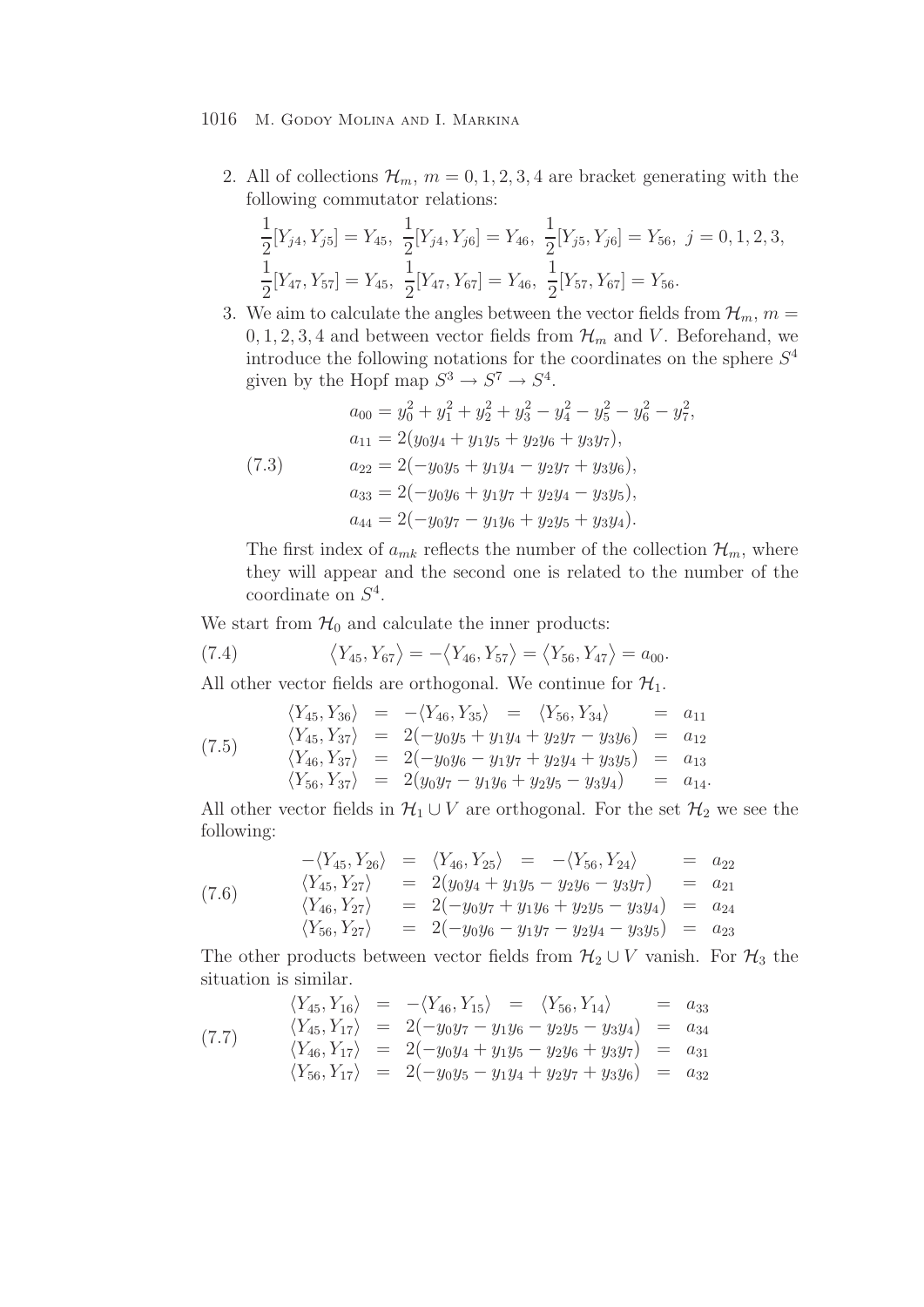All other vector fields from  $\mathcal{H}_3 \cup V$  are orthogonal. For the last collection  $\mathcal{H}_4$  we obtain.

(7.8) 
$$
\langle Y_{45}, Y_{06} \rangle = -\langle Y_{46}, Y_{05} \rangle = \langle Y_{56}, Y_{04} \rangle = a_{44}
$$

$$
\langle Y_{45}, Y_{07} \rangle = 2(y_{0}y_{6} - y_{1}y_{7} + y_{2}y_{4} - y_{3}y_{5}) = a_{43}
$$

$$
\langle Y_{46}, Y_{07} \rangle = 2(-y_{0}y_{5} - y_{1}y_{4} - y_{2}y_{7} - y_{3}y_{6}) = a_{42}
$$

$$
\langle Y_{56}, Y_{07} \rangle = 2(y_{0}y_{4} - y_{1}y_{5} - y_{2}y_{6} + y_{3}y_{7}) = a_{41}
$$

with the rest of the product vanishing.

We notice some relations between the coefficients  $a_{mk}$ . The coordinates on  $S<sup>4</sup>$  possesses the equality

(7.9) 
$$
a_{00}^2 + a_{11}^2 + a_{22}^2 + a_{33}^2 + a_{44}^2 = 1.
$$

The direct calculations also show

(7.10)  
\n
$$
a_{00}^2 + a_{11}^2 + a_{12}^2 + a_{13}^2 + a_{14}^2 = 1
$$
\n
$$
a_{00}^2 + a_{21}^2 + a_{22}^2 + a_{23}^2 + a_{24}^2 = 1
$$
\n
$$
a_{00}^2 + a_{31}^2 + a_{32}^2 + a_{33}^2 + a_{34}^2 = 1
$$
\n
$$
a_{00}^2 + a_{41}^2 + a_{42}^2 + a_{43}^2 + a_{44}^2 = 1.
$$

In other words the sum of the squares of the cosines between vector fields from  $\mathcal{H}_m \cup V$ ,  $m = 1, 2, 3, 4$  is equal to  $1 - a_{00}^2$ . Let us consider 2 cases:  $0 < a_{00}^2 \le 1$  and  $a_{00}^2 = 0$ .

CASE  $0 < a_{00}^2 \leq 1$ . This case corresponds to any point on  $S^4$  except of the set

(7.11) 
$$
S_1 = \{y_0^2 + y_1^2 + y_2^2 + y_3^2 = y_4^2 + y_5^2 + y_6^2 + y_7^2 = 1/2\}.
$$

We observe that the sum of the square of the cosines from  $(7.10)$ :

$$
\sum_{k=1}^{4} a_{mk}^2 = 1 - a_{00}^2, \quad m = 1, 2, 3, 4
$$

belongs to the interval  $(0, 1)$  and no one of the cosines can be equal to 1. We conclude that each of  $\mathcal{H}_m$ ,  $m = 1, 2, 3, 4$ , is transverse to V. Particularly, if  $a_{00}^2 = 1$  then  $\sum_{k=1}^4 a_{mk}^2 = 0$  and  $\mathcal{H}_m \perp V$ . The latter situation occurs in the antipodal points  $(\pm 1, 0, 0, 0, 0) \in S^4$  or is to say on the set

$$
S_2 = \left\{ y_0^2 + y_1^2 + y_2^2 + y_3^2 = 0, \ y_4^2 + y_5^2 + y_6^2 + y_7^2 = 1 \right\}
$$
  
(7.12) 
$$
\bigcup \left\{ y_0^2 + y_1^2 + y_2^2 + y_3^2 = 1, \ y_4^2 + y_5^2 + y_6^2 + y_7^2 = 0 \right\} \in S^7.
$$

We also can consider a collection  $\mathcal{H}_0$ , as a possible horizontal bracket generating distribution, if we choose an adequate vector field W. If  $a_{00} \in (0,1)$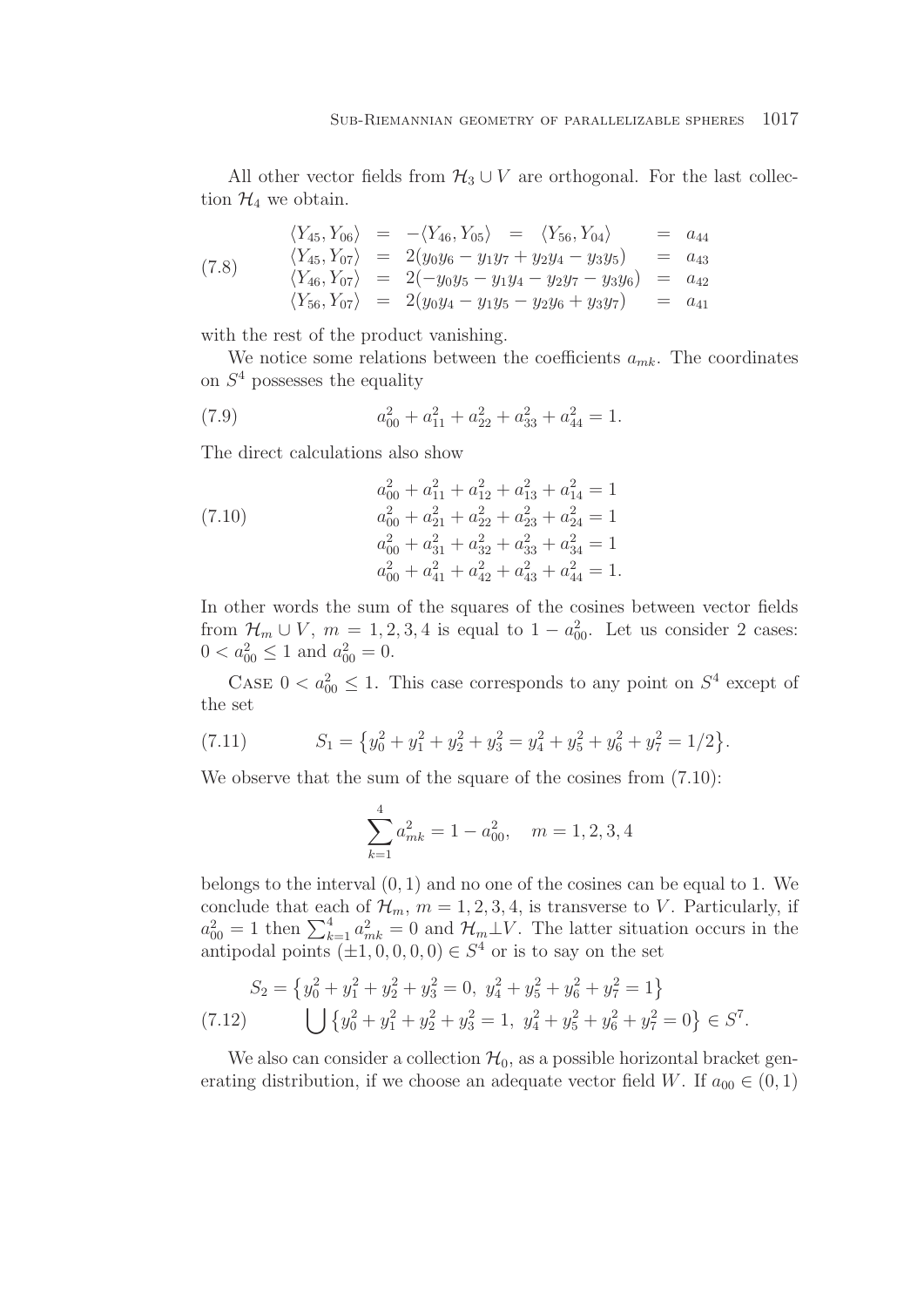we have

$$
0 < a_{41}^2 + a_{42}^2 + a_{43}^2 + a_{44}^2 = 1 - a_{00}^2 < 1
$$

and none of the products in  $(7.8)$  can give 1. We conclude that  $Y_{07}$  can not be collinear to  $V = \{Y_{45}, Y_{46}, Y_{56}\}.$  Therefore, we choose  $W = Y_{07}$ . By the same reason we could take  $Y_{j7}$ ,  $j = 1, 2, 3$ . In the case when  $a_{00}^2 = 1$  the vector fields  $Y_{j7}$ ,  $j = 0, 1, 2, 3$  are orthogonal to V from  $(7.5)$ – $(7.8)$  but  $\mathcal{H}_0$ is collinear to V from (7.4) and the collection  $\mathcal{H}_0$  with  $W = Y_{i7}$  is not transverse to V.

CASE  $a_{00}^2 = 0$ . In this case the distribution  $\mathcal{H}_0$  nicely serves as a bracket generating if we find a suitable vector field  $W$ . Notice that  $(7.9)$  becomes

(7.13) 
$$
a_{11}^2 + a_{22}^2 + a_{33}^2 + a_{44}^2 = 1.
$$

The  $a_{mm}$  can not vanish simultaneously. Without loss of generality, we can assume that  $a_{44} \neq 0$ . Then  $a_{41}^2 + a_{42}^2 + a_{43}^2 = 1 - a_{44}^2 < 1$  from (7.10) and the products (7.8) imply that  $Y_{07}$  is transverse to V and can be used as a vector field W. In the case  $a_{44}^2 = 1$  we get that  $Y_{07}$  is orthogonal to V. Since  $W \perp Y_{j7}, j = 4, 5, 6$  the collection  $\mathcal{H}_0$  with any choice of  $Y_{j7}, j = 0, \ldots, 3$  will be orthonormal.

We formulate the latter result in the following theorem

**Theorem 5.** *Let* (7.1) *be the quaternionic Hopf map with the vertical space*

$$
V = \{Y_{45}, Y_{46}, Y_{56}\},\
$$

 $S_1$  *and*  $S_2$  *are given by* (7.11) *and* (7.12)*. Then the Hopf map produces the following Ehresmann connection*  $\mathcal{H}_p$ *,*  $p \in S^7$ *:* 

(i) if  $p \notin S_1$  then  $\mathcal{H}_p = (\mathcal{H}_m)_p$ , for any choice of  $m = 1, 2, 3, 4$ ;

(*ii*) *if*  $p \notin S_2$  *then*  $\mathcal{H}_p = (Y_{47}, Y_{57}, Y_{67}, Y_{77})_p$ *, for any choice of*  $j = 0, 1, 2, 3$ *;* 

*and we have respectively*

- (i)  $\text{span}\{(\mathcal{H}_m)\}_p \oplus \text{span}\{V\}_p = T_p S^7$ ,  $m = 1, 2, 3, 4$  *for*  $p \in S^7 \setminus S_1$ .
- (ii) span ${Y_{47}, Y_{57}, Y_{67}, Y_{j7}}_p \oplus \text{span}{V}_p = T_p S^7$ ,  $j = 0, 1, 2, 3$ , for  $p \in$  $S^7 \setminus S_2$ .

**Remark:** During the referee process, we were pointed out of the paper [4] where a globally defined basis of the horizontal distribution of rank 4 was constructed considering the Clifford algebra structure of  $S<sup>7</sup>$ . However, in this case a globally defined basis of the vertical space was not found. In our case, we present a globally defined basis of right invariant vector fields of the vertical space that correspond to the Lie algebra  $\mathfrak{su}(2)$  of the  $S^3$ -bundle. Nevertheless we did not succeeded in constructing a globally defined basis for the horizontal distribution. The question if both the horizontal distribution and the  $S^3$ -fiber are trivializable, remains open.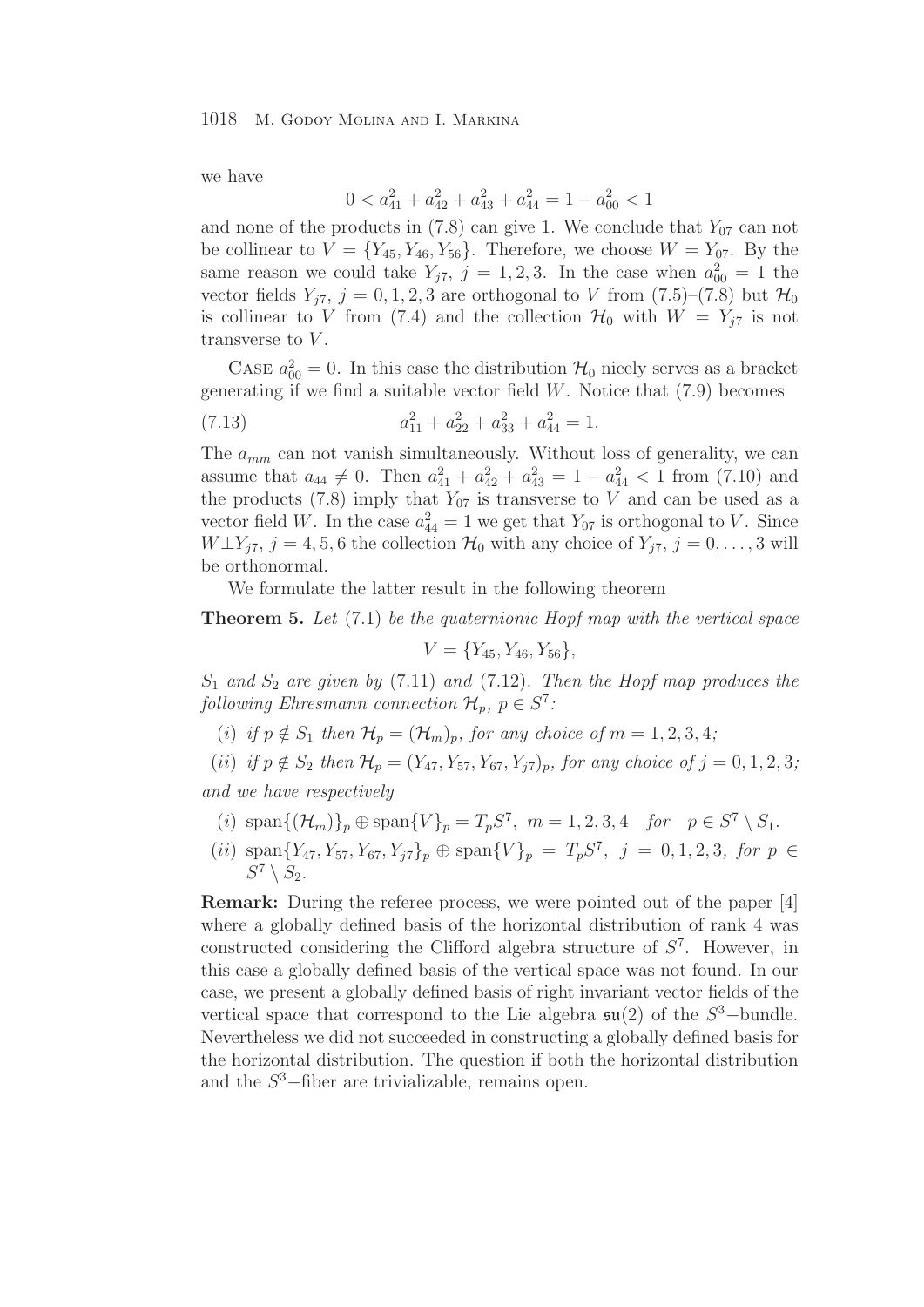# **8. Appendix**

### **8.1. Multiplication of octonions**

Let

$$
o_1 = (x_0e_0 + x_1e_1 + x_2e_2 + x_3e_3 + x_4e_4 + x_5e_5 + x_6e_6 + x_7e_7)
$$
 and  

$$
o_2 = (y_0e_0 + y_1e_1 + y_2e_2 + y_3e_3 + y_4e_4 + y_5e_5 + y_6e_6 + y_7e_7)
$$

be two octonions. Then we have according to Table 1

$$
o_1 \cdot o_2 = (x_0e_0 + x_1e_1 + x_2e_2 + x_3e_3 + x_4e_4 + x_5e_5 + x_6e_6 + x_7e_7)
$$
  
\n
$$
\circ (y_0e_0 + y_1e_1 + y_2e_2 + y_3e_3 + y_4e_4 + y_5e_5 + y_6e_6 + y_7e_7)
$$
  
\n
$$
= (x_0y_0 - x_1y_1 - x_2y_2 - x_3y_3 - x_4y_4 - x_5y_5 - x_6y_6 - x_7y_7) e_0
$$
  
\n
$$
+ (x_1y_0 + x_0y_1 - x_3y_2 + x_2y_3 - x_5y_4 + x_4y_5 + x_7y_6 - x_6y_7) e_1
$$
  
\n
$$
+ (x_2y_0 + x_3y_1 + x_0y_2 - x_1y_3 - x_6y_4 - x_7y_5 + x_4y_6 + x_5y_7) e_2
$$
  
\n
$$
+ (x_3y_0 - x_2y_1 + x_1y_2 + x_0y_3 - x_7y_4 + x_6y_5 - x_5y_6 + x_4y_7) e_3
$$
  
\n
$$
+ (x_4y_0 + x_5y_1 + x_6y_2 + x_7y_3 + x_0y_4 - x_1y_5 - x_2y_6 - x_3y_7) e_4
$$
  
\n
$$
+ (x_5y_0 - x_4y_1 + x_7y_2 - x_6y_3 + x_1y_4 + x_0y_5 + x_3y_6 - x_2y_7) e_5
$$
  
\n
$$
+ (x_6y_0 - x_7y_1 - x_4y_2 + x_5y_3 + x_2y_4 - x_3y_5 + x_0y_6 + x_1y_7) e_6
$$
  
\n
$$
+ (x_7y_0 + x_6y_1 - x_5y_2 - x_4y_3 + x_3y_4 + x_2y_5 - x_1y_6 + x_0y_7) e_7.
$$

### **8.2. Vector fields**

According to the previous multiplication rule, we have the following unit vector fields of  $\mathbb{R}^8$  arising as right invariant vector fields under the octonion product.

$$
Y_0(y) = y_0 \partial_{y_0} + y_1 \partial_{y_1} + y_2 \partial_{y_2} + y_3 \partial_{y_3} + y_4 \partial_{y_4} + y_5 \partial_{y_5} + y_6 \partial_{y_6} + y_7 \partial_{y_7}
$$
  
\n
$$
Y_1(y) = -y_1 \partial_{y_0} + y_0 \partial_{y_1} - y_3 \partial_{y_2} + y_2 \partial_{y_3} - y_5 \partial_{y_4} + y_4 \partial_{y_5} - y_7 \partial_{y_6} + y_6 \partial_{y_7}
$$
  
\n
$$
Y_2(y) = -y_2 \partial_{y_0} + y_3 \partial_{y_1} + y_0 \partial_{y_2} - y_1 \partial_{y_3} - y_6 \partial_{y_4} + y_7 \partial_{y_5} + y_4 \partial_{y_6} - y_5 \partial_{y_7}
$$
  
\n
$$
Y_3(y) = -y_3 \partial_{y_0} - y_2 \partial_{y_1} + y_1 \partial_{y_2} + y_0 \partial_{y_3} + y_7 \partial_{y_4} + y_6 \partial_{y_5} - y_5 \partial_{y_6} - y_4 \partial_{y_7}
$$
  
\n
$$
Y_4(y) = -y_4 \partial_{y_0} + y_5 \partial_{y_1} + y_6 \partial_{y_2} - y_7 \partial_{y_3} + y_0 \partial_{y_4} - y_1 \partial_{y_5} - y_2 \partial_{y_6} + y_3 \partial_{y_7}
$$
  
\n
$$
Y_5(y) = -y_5 \partial_{y_0} - y_4 \partial_{y_1} - y_7 \partial_{y_2} - y_6 \partial_{y_3} + y_1 \partial_{y_4} + y_0 \partial_{y_5} + y_3 \partial_{y_6} + y_2 \partial_{y_7}
$$
  
\n
$$
Y_6(y) = -y_6 \partial_{y_0} + y_7 \partial_{y_1} - y_4 \partial_{y_2} + y_5 \partial_{y_3} + y_2 \partial_{y_4} - y_3 \partial_{y_5} + y_0 \partial_{y_6} - y_1 \partial_{y_7}
$$
  
\n
$$
Y_7(y) = -y_7 \partial_{y_0} - y_6 \partial_{y
$$

The vector fields  $Y_i$ ,  $i = 1, ..., 7$  form an orthonormal frame of  $T_p S^7$ ,  $p \in S^7$ , with respect to restriction of the inner product  $\langle \cdot, \cdot \rangle$  from  $\mathbb{R}^8$  to the tangent space  $T_pS^7$  at each  $p \in S^7$ .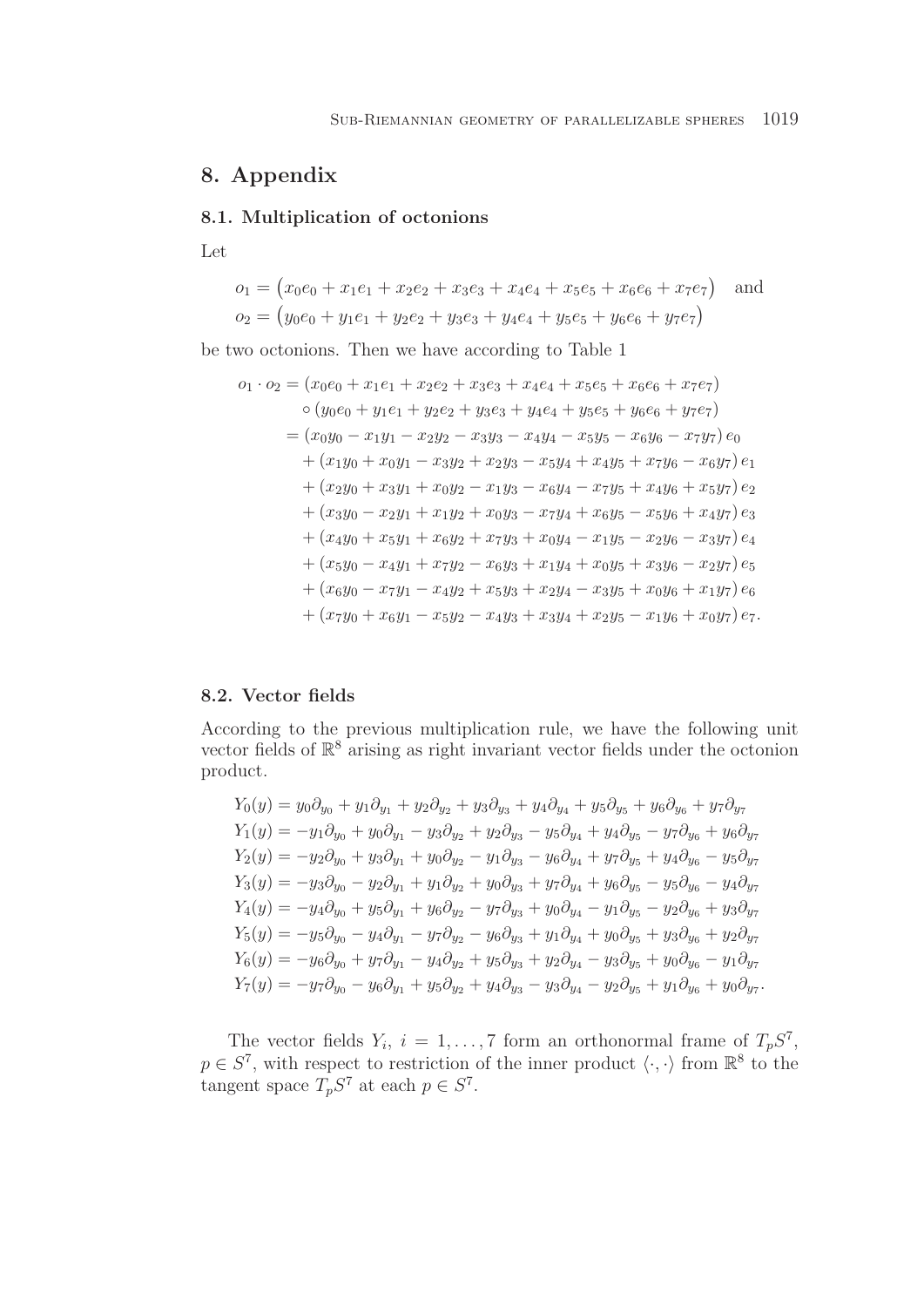### **8.3. Commutators between vector fields**

Let us denote by  $Y_{ij}(y) = \frac{1}{2}[Y_i(y), Y_j(y)]$  the commutator between the right invariant vector fields under the octonion product, described in the previous Subsection, we have the following list:

$$
Y_{12}(y) = y_3\partial_{y_0} + y_2\partial_{y_1} - y_1\partial_{y_2} - y_0\partial_{y_3} + y_7\partial_{y_4} + y_6\partial_{y_5} - y_5\partial_{y_6} - y_4\partial_{y_7}
$$
  
\n
$$
Y_{13}(y) = -y_2\partial_{y_0} + y_3\partial_{y_1} + y_0\partial_{y_2} - y_1\partial_{y_3} + y_6\partial_{y_4} - y_7\partial_{y_5} - y_4\partial_{y_6} + y_5\partial_{y_7}
$$
  
\n
$$
Y_{14}(y) = y_5\partial_{y_0} + y_4\partial_{y_1} - y_7\partial_{y_2} - y_6\partial_{y_3} - y_1\partial_{y_4} - y_0\partial_{y_5} + y_3\partial_{y_6} + y_2\partial_{y_7}
$$
  
\n
$$
Y_{15}(y) = -y_4\partial_{y_0} + y_5\partial_{y_1} - y_6\partial_{y_2} + y_7\partial_{y_3} + y_0\partial_{y_4} - y_1\partial_{y_5} + y_2\partial_{y_6} - y_3\partial_{y_7}
$$
  
\n
$$
Y_{16}(y) = y_7\partial_{y_0} + y_6\partial_{y_1} + y_5\partial_{y_2} + y_4\partial_{y_3} - y_3\partial_{y_4} - y_2\partial_{y_5} - y_1\partial_{y_6} - y_0\partial_{y_7}
$$
  
\n
$$
Y_{17}(y) = -y_6\partial_{y_0} + y_7\partial_{y_1} + y_4\partial_{y_2} - y_5\partial_{y_3} - y_3\partial_{y_4} + y_3\partial_{y_5} + y_0\partial_{y_6} - y_1\partial_{y_7}
$$
  
\n
$$
Y_{23}(y) = y_1\partial_{y_0} - y_0\partial_{y_1} + y_3\partial_{y_2} - y_2\partial_{y_3} - y_2\partial_{y_4} + y_3\partial_{y_5} - y_7\partial_{y_6} + y_6\partial_{y_7}
$$
  
\n
$$
Y_{25}(y) = -y_7\partial
$$

## **References**

- [1] Adams, J. F.: Vector fields on spheres. *Ann. of Math.* (*2*) **75** (1962), 603–632.
- [2] Agrachev, A., Boscain, U., Gauthier, J.-P. and Rossi, F.: The intrinsic hypoelliptic Laplacian and its heat kernel on unimodular Lie groups. *J. Funct. Anal.* **256** (2009), no. 8, 2621–2655.
- [3] Alekseevsky, D. and Kamishima, Y.: Pseudo-conformal quaternionic CR structure on (4n+3)− dimensional manifolds. *Ann. Mat. Pura Appl. (4)* **187** (2008), no. 3, 487–529.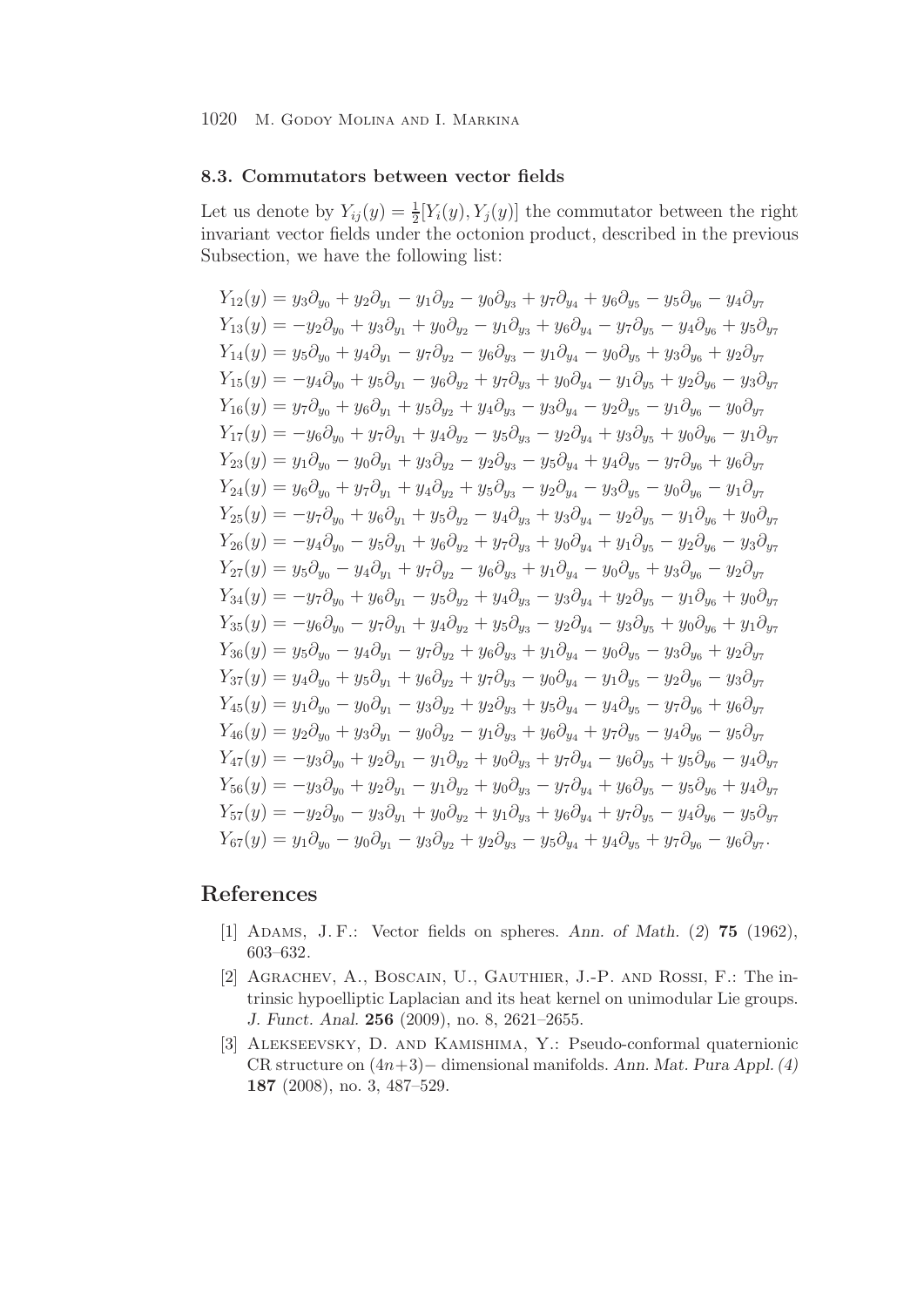- [4] BAUER, W. AND FURUTANI, K.: Spectral analysis and geometry of a sub-Riemannian structure on  $S^3$  and  $S^7$ . *J. Geom. Phys.* **58** (2008), no. 12, 1693–1738.
- [5] Boggess, A.: *CR manifolds and the tangential Cauchy-Riemann complex.* Studies in Advanced Mathematics. CRC Press, Boca Raton, FL, 1991.
- [6] Boscain, U. and Rossi, F.: Invariant Carnot-Caratheodory metrics on  $S^3$ ,  $SO(3)$ ,  $SL(2)$  and lens spaces. *SIAM J. Control Optim.* **47** (2008), no. 4, 1851–1878.
- [7] BOTT, R. AND MILNOR, J.: On the parallelizability of the spheres. Bull. *Amer. Math. Soc.* **64** (1958), 87–89.
- [8] Cartan, H.: *Differential forms.* Dover Publications, New York, 2006.
- [9] Chang, D.-C. and Markina, I.: Geometric analysis on quaternion H-type groups. *J. Geom. Anal.* **16** (2006), no. 2, 265–294.
- [10] Chang, D.-C., Markina, I. and Vasil'ev, A.: Sub-Riemannian geodesics on the 3-D sphere. *Complex Anal. Oper. Theory* **3** (2009), no. 2, 361–377.
- [11] CHOW, W.-L.: Über Systeme von linearen partiellen Differentialgleichungen erster Ordnung. *Math. Ann.* **117** (1939), 98–105.
- [12] Darboux, G.: Sur le probl`eme de Pfaff. *Bull. Sci. Math.* **6** (1882) 14–36, 49–68.
- [13] Gaveau, B.: Principe de moindre action, propagation de la chaleur et estim´ees sous elliptiques sur certains groupes nilpotents. *Acta Math.* **139** (1977), no. 1-2, 95–153.
- [14] GERSHKOVICH, V. YA. AND VERSHIK, A. M.: Geodesic flow on  $SL(2, R)$ with nonholonomic constraints. *Zap. Nauchn. Sem. Leningrad. Otdel. Mat. Inst. Steklov.* (*LOMI*) **155** (1986), *Differentsialnaya Geometriya, Gruppy Li i Mekh. VIII*, 7–17, 193; translation in *J. Soviet Math.* **41** (1988), no. 2, 891–898.
- [15] Gromov, M.: Carnot-Carath´eodory spaces seen from within. In *Sub-Riemannian geometry*, 79–323. Prog. Math. 144. Birkhäuser, Basel, 1996.
- [16] HOPF, H.: Uber die Abbildungen von Sphären auf Sphären niedrigerer Dimension *Math. Ann.* **104** (1931), 637–665.
- [17] Hurtado, A. and Rosales, C.: Area-stationary surfaces inside the sub-Riemannian three-sphere. *Math. Ann.* **340** (2008), no. 3, 675–708.
- [18] Liu, W. and Sussmann, H. J.: Shortest paths for sub-Riemannian metrics on rank-two distributions. *Mem. Amer. Math. Soc.* **118** (1995), no. 564, 104 pp.
- [19] Lyons, D. W.: An elementary introduction to the Hopf fibration. *Math. Mag.* **76** (2003), no. 2, 87–98.
- [20] Margulis, G. and Mostow, G.: Some remarks on the definition of tangent cones in a Carnot-Carathéodory space. *J. Anal. Math.* **80** (2000), 299–317.